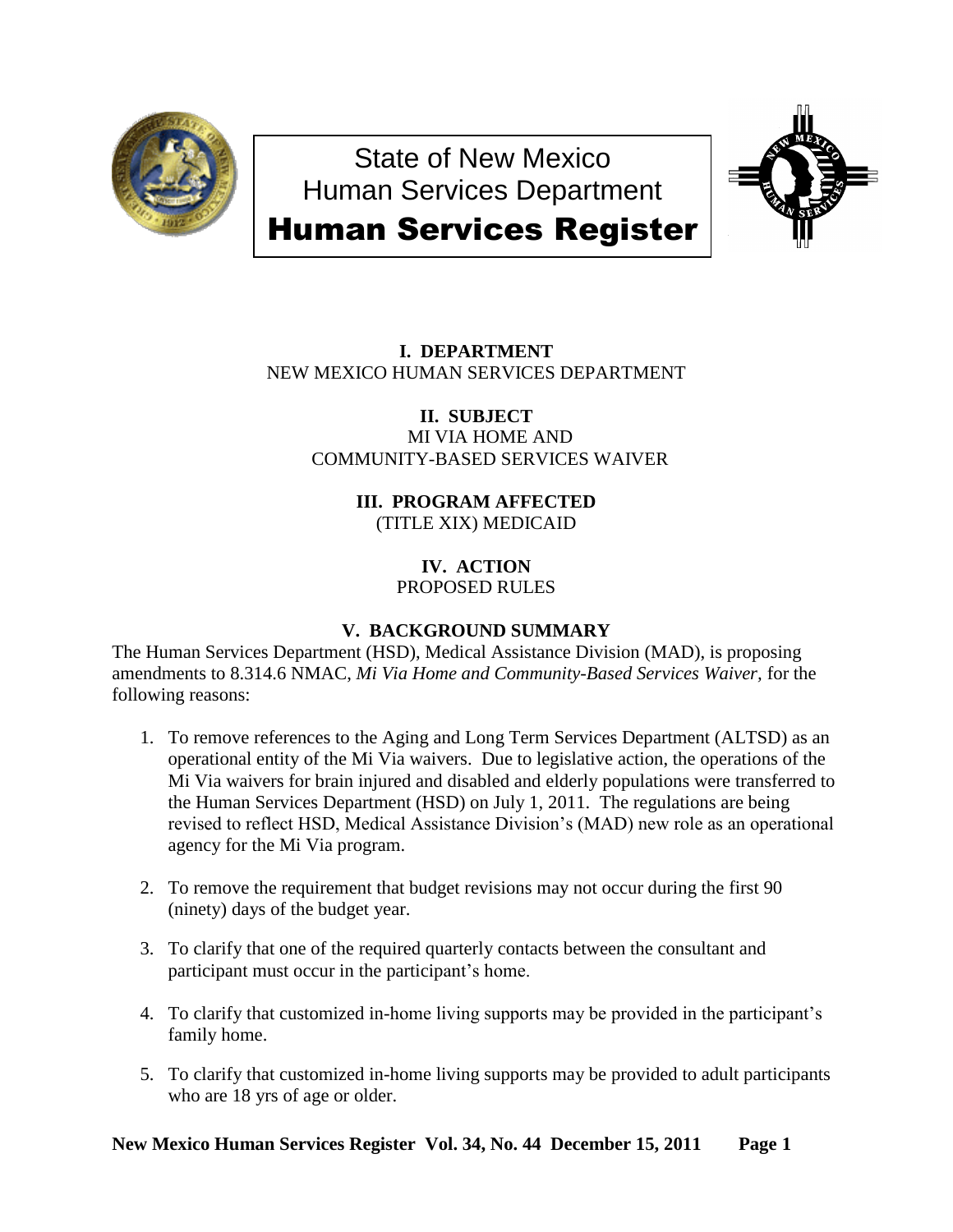- 6. To remove the requirement that for environmental modification services, the contractor must be bonded.
- 7. To modify the regulations so that the approval and purchase of consumer electronics (such as computers, printers, and fax machines) is limited to once every three years.
- 8. To clarify that the purpose of respite services is to give the primary, unpaid caregiver relief and time away from his/her duties.
- 9. To clarify non-covered cell phone related services.
- 10. To simplify 8.314.6.16 NMAC , *Non-covered Services*, by combining Subsections I, R and S.
- 11. To make changes to the definition of developmental disability (DD) for eligibility purposes to coincide with changes that have been made to the traditional DD waiver program.

# **VI. RULE**

These proposed regulation changes will be contained in 8.314.6 NMAC of the Medical Assistance Program Policy Manual. This register and the proposed changes are available on the Medical Assistance Division web site at [www.hsd.state.nm.us/mad/registers/2011.](http://www.hsd.state.nm.us/mad/registers/2011) If you do not have Internet access, a copy of the regulations may be requested by contacting the Medical Assistance Division at 827-3157.

# **VII. EFFECTIVE DATE**

The Department proposes to implement these regulations effective April 1, 2012

# **VIII. PUBLIC HEARING**

A public hearing to receive testimony on these proposed regulations will be held on February 9, 2012 at 9:00 a.m. in the ASD conference room of Plaza San Miguel, 729 St. Michael's Drive, Santa Fe.

If you are a person with a disability and you require this information in an alternative format or require a special accommodation to participate in the public hearing, please contact the Division toll free at 1-888-997-2583 and ask for extension 7-3156. In Santa Fe call 827-3156. The Department's TDD system may be accessed toll-free at 1-800-659-8331 or in Santa Fe by calling 827-3184. The Department requests at least ten (10) days advance notice to provide requested alternative formats and special accommodations.

Copies of all comments will be made available by the Medical Assistance Division upon request by providing copies directly to a requestor or by making them available on the MAD website or at a location within the county of the requestor.

# **IX. ADDRESS**

Interested persons may address written or recorded comments to: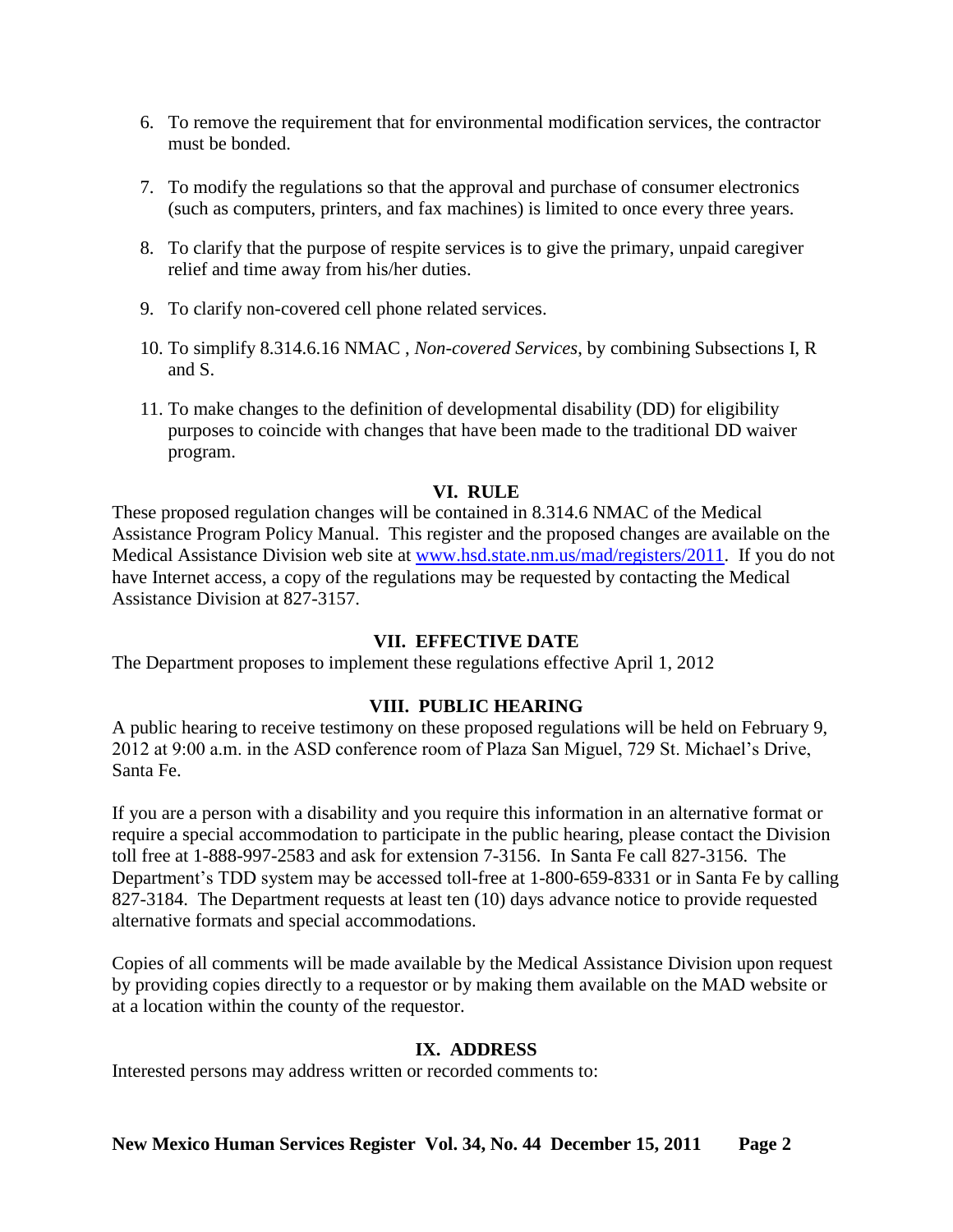Sidonie Squier, Secretary Human Services Department P.O. Box 2348 Santa Fe, New Mexico 87504-2348

These comments must be received no later than 5:00 p.m. on February 9, 2012. Written and recorded comments will be given the same consideration as oral comments made at the public hearing. Interested persons may also address comments via electronic mail to: [Barbara.watkins@state.nm.us](mailto:Barbara.watkins@state.nm.us) .

# **X. PUBLICATION**

Publication of these regulations approved by:

SIDONIE SQUIER, SECRETARY HUMAN SERVICES DEPARTMENT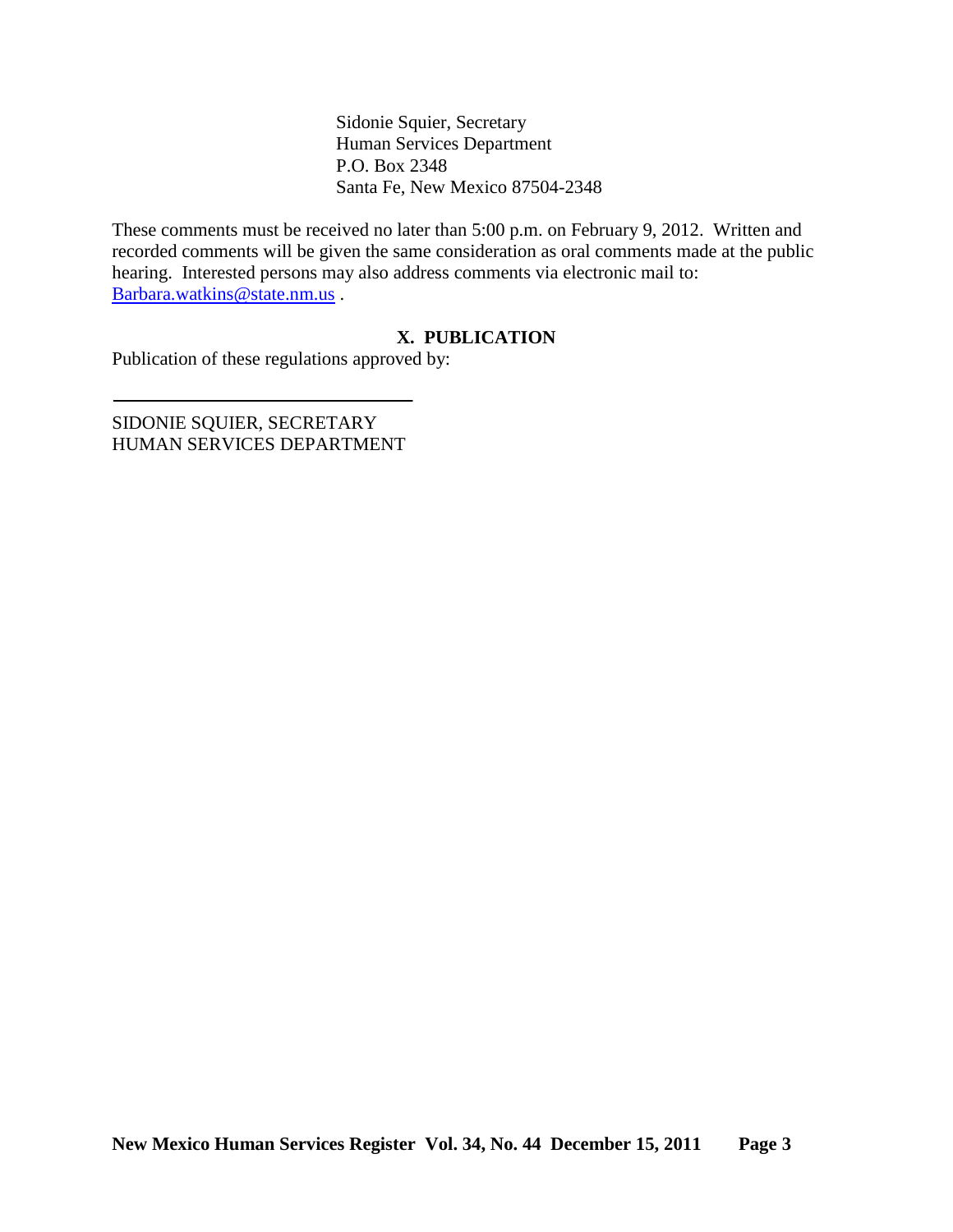### **TITLE 8 SOCIAL SERVICES CHAPTER 314 LONG TERM CARE SERVICES - WAIVERS PART 6 MI VIA HOME AND COMMUNITY-BASED SERVICES WAIVER**

#### **8.314.6.7 DEFINITIONS:**

A. **AIDS waiver:** A medicaid home and community-based services (HCBS) waiver program for recipients who are diagnosed as having acquired immunodeficiency syndrome (AIDS) or AIDS-related conditions and who meet the level of care provided in a nursing facility (NF).

B. **Authorized agent:** The participant may choose to appoint an authorized agent designated to have access to medical and financial information for the purpose of offering support and assisting the participant in understanding waiver services. The participant will designate a person to act as an authorized agent by signing a release of information form indicating the participant's consent to the release of confidential information. The authorized agent will not have the authority to direct mi via waiver services. Directing services remains the sole responsibility of the participant or his/her legal representative. The participant's authorized agent does not need a legal relationship with the participant. While the participant's authorized agent can be a service provider for the participant, the authorized agent cannot serve as the participant's consultant. If the authorized agent is an employee, he/she cannot sign his/her own timesheet.

C. **Authorized annual budget (AAB):** The actual amount of the annual budget approved for a participant by the TPA. Participants work with their consultant to develop an annual budget request, which is submitted to the TPA for review and approval. The total amount approved by the TPA is the authorized annual budget (AAB).

D. **Brain injury (BI):** Individuals (through age 65) with an injury to the brain of traumatic or acquired origin resulting in a total or partial functional disability or psychosocial impairment or both. The BI participant must have a documented BI diagnosis, as included in the international classification of diseases  $[9^{th}$ revision clinical modification (ICD 9-CM) codes which are attached to this part of the NMAC as attachment I] (ICD-9-CM or its successor).

E. **Category of eligibility (COE):** To qualify for medicaid, a person must meet financial criteria and belong to one of the groups that the state has defined as eligible. All participants in mi via must belong to one of the categories of eligibility (COE) described in 8.314.6.13 NMAC.

F. **Centers for medicare and medicaid services (CMS):** Federal agency within the United States department of health and human services that works in partnership with the states to administer medicaid.

G. **Consultant provider:** May be an agency or an individual. Provides consultant and support guide services to mi via participants that assist the participant (or the participant's family or legal representative, as appropriate) in arranging for, directing and managing mi via services and supports, as well as developing, implementing and monitoring the service and support plan (SSP) and AAB.

H. **Employer of record (EOR):** The employer of record (EOR) is the individual responsible for directing the work of mi via employees, including recruiting, hiring, managing and terminating all employees. The EOR tracks expenditures for employee payroll, goods, and services. EORs authorize the payment of timesheets by the financial management agency (FMA). A participant may be his/her own EOR unless the participant is a minor, or has a plenary or limited guardianship or conservatorship over financial matters in place. Participants may also designate an individual of their choice to serve as their EOR, subject to the EOR meeting the qualifications specified in these regulations.

I. **Financial management agency (FMA):** Contractor that helps implement the AAB by paying the participant's service providers and tracking expenses.

J. **Home and community-based services (HCBS) waiver:** Medicaid program that provides alternatives to long-term care services in institutional settings. The federal government waives certain statutory requirements of the Social Security Act to allow states to provide an array of community-based options through these waiver programs.

K. **Individual budgetary allotment (IBA):** The maximum budget allotment available to an individual participant, determined by his/her established level of care (LOC) and category of eligibility. Based on this maximum amount, the participant will develop a plan to meet his/her assessed functional, medical and habilitative needs to enable the participant to remain in the community.

L. **Intermediate care facilities for the mentally retarded (ICF/MR):** Facilities that are licensed and certified by the New Mexico department of health (DOH) to provide room and board, continuous active treatment and other services for eligible medicaid recipients with a primary diagnosis of mental retardation.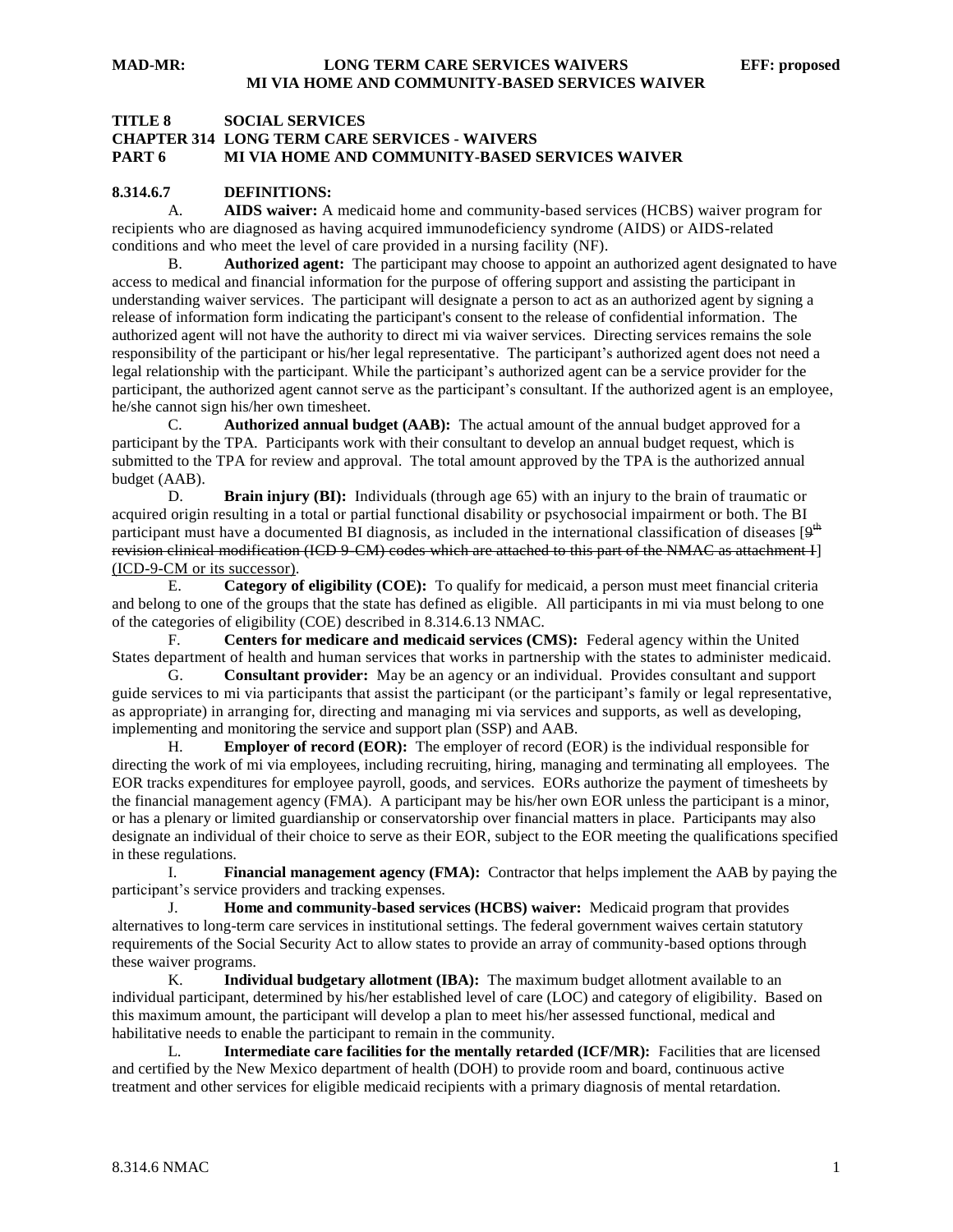M. **Legal representative:** A person that is a legal guardian, conservator, power of attorney or otherwise has a court established legal relationship with the participant. The participant must provide certified documentation to the consultant provider and FMA of the legal status of the representative and such documentation will become part of the participant's file. The legal representative will have access to participant medical and financial information to the extent authorized in the official court documents.

N. **Legally responsible individual (LRI):** A legally responsible individual (LRI) is any person who has a duty under state law to care for another person. This category typically includes: the parent (biological, legal, or adoptive) of a minor child; the guardian of a minor child who must provide care to the child; or a spouse.

O. **Level of care (LOC):** The level of care (LOC) required by an individual in an institution. Participants in the mi via program must be determined to need either the LOC required for admittance to a licensed nursing facility (NF) or an ICF/MR.

P. **Mi via:** Mi via is the name of the Section 1915 (c) medicaid self-directed HCBS waiver program through which eligible participants have the option to access services to allow them to remain in the community.

Q. **Participant:** Individuals meeting the financial and medical LOC criteria who are approved to receive services through the mi via program.

R. **Reconsideration:** Participants who disagree with a clinical/medical utilization review decision or action may submit a written request through a consultant to the third party assessor (TPA) for a re-consideration of the decision.

S. **Self-direction:** Process applied to the service delivery system wherein participants identify, access and manage the services they obtain (among the state-determined waiver services and goods) to meet their personal assistance and other health-related needs.

T. **Service and support plan (SSP):** Participant plan that includes waiver services that meet the participant's needs to include the projected amount, frequency and duration of the services; the type of provider who will furnish each service; other services that the participant will access; and the participant's available supports that will complement waiver services in meeting his/her needs.

U. **State or state agency:** The mi via waiver program is managed and administered by [three] two state agencies, [the aging and long term services department (ALTSD),] the department of health (DOH) and the human services department, medical assistance division (HSD/MAD). References to the "state" or "state agency" means these [three] two agencies or other specifically indicated agency as appropriate.

V. **Support guide:** A function of the consultant provider that directly assists the participant in implementing the SSP to ensure access to mi via services and supports and to enhance success with self-direction. Support guide services provide assistance to the participant with employer/vendor functions or with other aspects of implementing his/her SSP.

W. **Third-party assessor (TPA):** The contractor that determines and re-determines LOC and medical eligibility for mi via services. The TPA also reviews each participant's SSP and approves an AAB for each participant. The TPA performs utilization management duties of all waiver services.

X. **Waiver:** A program in which the federal government has waived certain statutory requirements of the Social Security Act to allow states to provide an array of home and community-based service options through medicaid as an alternative to providing long-term care services in an institutional setting. [8.314.6.7 NMAC - N, 4-1-11; A, 4-1-12]

**8.314.6.8 MISSION STATEMENT:** [To reduce the impact of poverty on people living in New Mexico and to assure low income and individuals with disabilities in New Mexico equal participation in the life of their communities.] To reduce the impact of poverty on people living in New Mexico by providing support services that help families break the cycle of dependency on public assistance. [8.314.6.8 NMAC - Rp, 8.314.6.8 NMAC, 4-1-11; A, 4-1-12]

#### **8.314.6.9 MI VIA HOME AND COMMUNITY-BASED SERVICES WAIVER:**

A. Mi via, New Mexico's self-directed waiver program (mi via), is intended to provide a communitybased alternative to institutional care that allows eligible participants to have control over services and supports. Mi via provides self-directed home and community-based services to eligible recipients, hereafter referred to as participants, who are living with disabilities (CoLTS (c)), conditions associated with aging (CoLTS (c)), certain traumatic or acquired brain injuries (BI), acquired immunodeficiency syndrome (AIDS), developmental disabilities (DD), or medically fragile conditions (MF). (See 42 CFR 441.300.)

B. Mi via is comprised of two medicaid home and community-based waivers established under Section 1915(c) of the Social Security Act. One waiver is specifically for eligible individuals who meet the LOC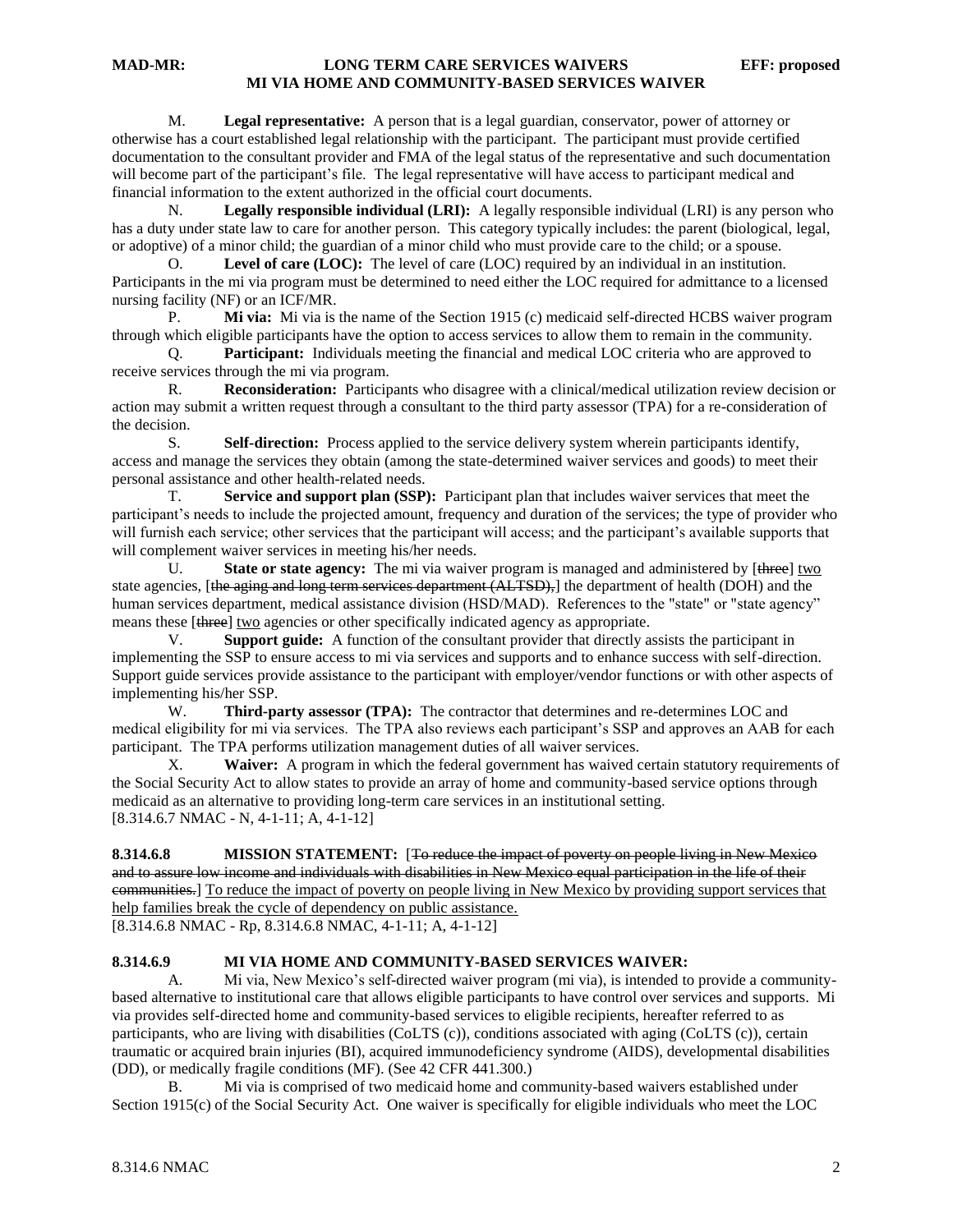otherwise provided in a nursing facility (NF). The second waiver is specifically for eligible individuals who meet the LOC otherwise provided in an ICF/MR. Both waivers are managed as a single self-directed program and are administered collaboratively by the [ALTSD,] DOH and HSD/MAD.

 (1) The [ALTSD] HSD/MAD is responsible for the daily administration of mi via for eligible individuals living with disabilities, conditions associated with aging, and certain traumatic or acquired brain injuries who meet the LOC for admittance to an NF. The DOH is responsible for the daily administration of mi via for eligible individuals living with developmental disabilities and medically fragile conditions who meet the LOC for admittance to an ICF/MR The DOH also manages the waiver for individuals living with AIDS who meet the LOC for admittance to an NF.

 (2) Enrollment in mi via is limited to the number of federally authorized unduplicated participants and funding appropriated by the New Mexico legislature for this purpose. [8.314.6.9 NMAC - Rp, 8.314.6.9 NMAC, 4-1-11; A, 4-1-12]

**8.314.6.10 MI VIA CONTRACTED ENTITIES AND PROVIDERS SUPPORTING SELF-DIRECTED SERVICES:** The following resources and services have been established to assist participants to self-direct services. These include the following.

A. **Consultant services:** Consultant services are direct services intended to educate, guide and assist the participant to make informed planning decisions about services and supports, to develop a service and support plan (SSP) that is based on the participant's assessed needs and to assist the participant with quality assurance related to the SSP and AAB.

B. **Third-party assessor:** The TPA or HSD/MAD's designee is responsible for determining medical eligibility through an LOC assessment, assigning the applicable individual budgetary allotment (IBA), approving the SSP and authorizing a participant's annual budget in accordance with mi via regulations. The TPA:

 (1) determines medical eligibility using the LOC criteria in 8.314.6.13 NMAC; LOC determinations are done initially for individuals who are newly allocated to the waiver and at least annually for currently enrolled mi via participants; the LOC assessment is done in person with the participant in his/her home, an agreed upon location or in an inpatient setting; the TPA may re-evaluate the LOC more often than annually if there is an indication that the participant's condition or LOC has changed;

 (2) applies the information from the LOC documentation and the following assessments, long-term care assessment abstract (NF or ICF/MR), the comprehensive individual assessment (CIA), the universal assessment tool (UAT), or other state approved assessment tools, as appropriate for the category of eligibility, to assign the IBA for participants that are medically eligible; and

 (3) reviews and approves the SSP and the annual budget request resulting in an AAB, at least annually or more often if there is a change in the participant's circumstances in accordance with mi via regulations.

C. **Financial management agent:** The FMA acts as the intermediary between the participant and the medicaid payment system and assists the participant or the EOR with employer-related responsibilities. The FMA pays employees and vendors based upon an approved SSP and AAB. The FMA assures participant and program compliance with state and federal employment requirements, monitors, and makes available to participants and the state reports related to utilization of services and budget expenditures. Based on the mi via participant's individual approved SSP and AAB, the FMA must:

(1) verify that mi via participants are eligible for medicaid prior to making payment for services;

 (2) receive and verify that all required employee and vendor documentation and qualifications are in compliance with the mi via regulations;

(3) establish an accounting for each participant's AAB;

 (4) process and pay invoices for goods, services, and supports approved in the SSP and the AAB and supported by required documentation;

(5) process all payroll functions on behalf of participants and EORs including:

(a) collect and process timesheets of employees;

 (b) process payroll, withholding, filing, and payment of applicable federal, state and local employment-related taxes and insurance; and

 (c) track and report disbursements and balances of the participant's AAB and provide a monthly report of expenditures and budget status to the participant and his/her consultant and quarterly and annual documentation of expenditures to the state;

(6) receive and verify provider agreements, including collecting required provider qualifications;

 (7) monitor hours billed for services provided by the LRI and the total amounts billed for all goods and services during the month;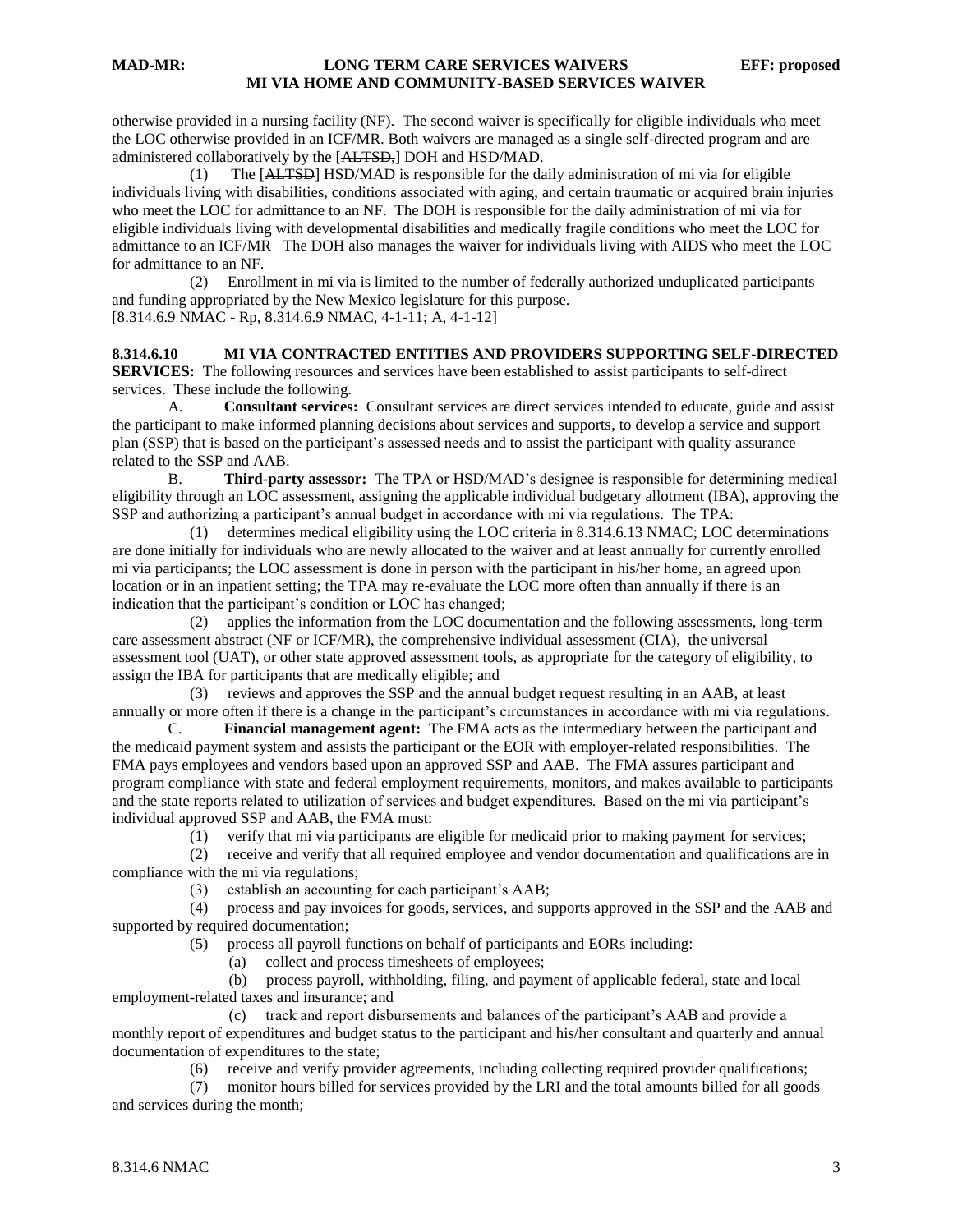(8) answer inquiries from participants and solve problems related to the FMA's responsibilities; and

 (9) report any concerns related to the health and safety of a participant or that the participant is not following the approved SSP and AAB to the consultant provider, HSD/MAD[, and ALTSD or] and DOH, as appropriate.

[8.314.6.10 NMAC - Rp, 8.314.6.10 NMAC, 4-1-11; A, 4-1-12]

#### **8.314.6.11 QUALIFICATIONS FOR ELIGIBLE INDIVIDUAL EMPLOYEES, INDEPENDENT PROVIDERS, PROVIDER AGENCIES, AND VENDORS:**

A. **Requirements for individual employees, independent providers, provider agencies and vendors:** In order to be approved as an individual employee, an independent provider, including non-licensed homemaker/companion workers, a provider agency (excluding consultant providers which are covered in a different subsection) or a vendor, including those that provide professional services, each entity must meet the general and service specific qualifications set forth in these regulations and submit an employee or vendor enrollment packet, specific to the provider or vendor type, for approval to the FMA. In order to be an authorized provider for mi via and receive payment for delivered services, the provider must complete and sign an employee or vendor provider agreement and all required tax documents. The provider must have credentials verified by the participant/EOR and the FMA. In order to be an authorized consultant provider for the mi via program, the provider must have an approved provider agreement executed by the DOH/developmental disabilities supports division (DDSD) and HSD/MAD.

#### B. **General qualifications:**

 (1) Individual employees, independent providers, including non-licensed homemaker/companion workers and provider agencies (excluding consultant providers) who are employed by a mi via participant to provide direct services shall:

- (a) be at least 18 years of age;
- (b) be qualified to perform the service and demonstrate capacity to perform required tasks;
- (c) be able to communicate successfully with the participant;
- (d) pass a nationwide caregiver criminal history screening pursuant to NMSA 1978, Section

29-17-2 et seq. and 7.1.9 NMAC and an abuse registry screen pursuant to NMSA 1978, Section 27-7a-1 et seq. and 8.11.6 NMAC;

(e) complete training on critical incident, abuse, neglect, and exploitation reporting;

 (f) complete participant specific training; the evaluation of training needs is determined by the participant or his/her legal representative; the participant is also responsible for providing and arranging for employee training and supervising employee performance; training expenses for paid employees cannot be paid for with the mi via participant's AAB; and

(g) meet any other service specific qualifications, as specified in these regulations.

- (2) Vendors, including those providing professional services, shall:
	- (a) be qualified to provide the service;
	- (b) possess a valid business license, if applicable;

 (c) if a professional provider, be required to follow the applicable licensing regulations set forth by the profession; refer to the appropriate New Mexico board of licensure for information regarding applicable licenses;

- (d) if a consultant provider, meet all of the qualifications set forth in 8.314.6.11 NMAC;
- (e) if a currently approved waiver provider, be in good standing with the appropriate state

agency; and

(f) meet any other service specific qualifications, as specified in the mi via regulations.

 (3) Relatives/legal representatives except LRIs (e.g., parents of minor children or spouses) may be hired and paid for provision of waiver services (except consultant/support guide, assisted living, and customized community supports services); payment is made to a participant's relative or legal representative for services provided when the relative/legal representative is qualified and approved to provide the service; the services must be identified in the approved SSP and AAB, and the participant or his/her legal representative is responsible for verifying that services have been rendered by completing, signing and submitting documentation, including the timesheet, to the FMA; relatives/legal representatives must provide services within the limits of the approved SSP and AAB and may not be paid in excess of 40 hours in a consecutive seven-day period; LRIs, legal representatives or relatives may not be both a paid employee for a participant and serve as his/her EOR.

 (4) LRIs, e.g., the parent (biological, legal or adoptive) of a minor child (under age 18) or the guardian of a minor child, who must provide care to the child, or a spouse of a mi via participant, may be hired and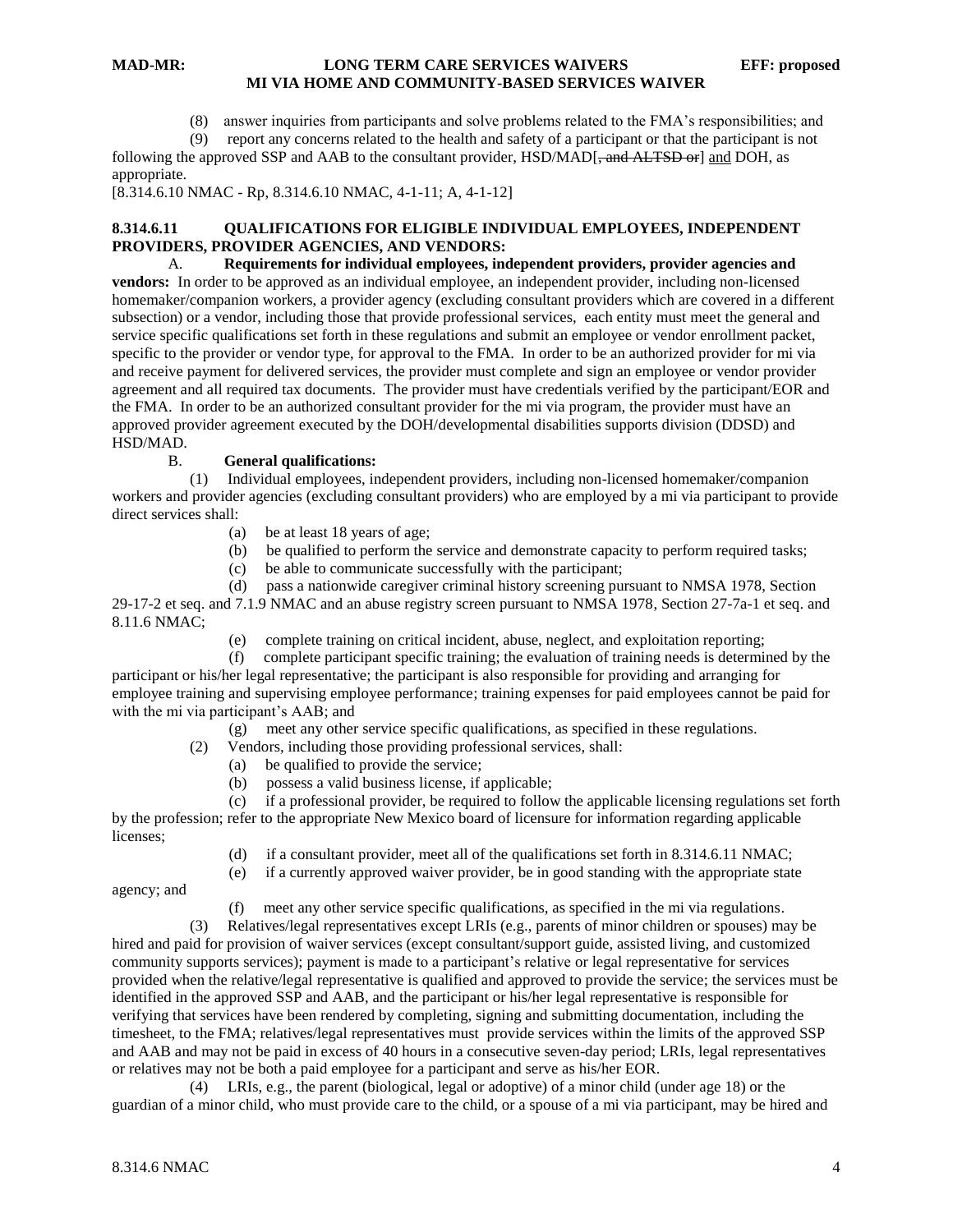paid for provision of waiver services (except consultant/support guide, assisted living, and customized community supports services) under extraordinary circumstances in order to assure the health and welfare of the participant, to avoid institutionalization and provided that the state is eligible to receive federal financial participation (FFP).

 (a) Extraordinary circumstances include the inability of the LRI to find other qualified, suitable caregivers when the LRI would otherwise be absent from the home and, thus, the caregiver must stay at home to ensure the participant's health and safety.

 (b) LRIs may not be paid for any services that they would ordinarily perform in the household for individuals of the same age who do not have a disability or chronic illness.

(c) Services provided by LRIs must:

 (i) meet the definition of a service or support and be specified in the participant's approved SSP and AAB;

 (ii) be provided by a parent or spouse who meets the provider qualifications and training standards specified in the waiver for that service; and

 (iii) be paid at a rate that does not exceed that which would otherwise be paid to a provider of a similar service and be approved by the TPA.

(d) An LRI who is a service provider must comply with the following:

 (i) a parent, parents in combination, or a spouse, may not provide more than 40 hours of services in a consecutive seven-day period; for parents, 40 hours is the total amount of service regardless of the number of children who receive services under the waiver;

 (ii) planned work schedules must be identified in the approved SSP and AAB, and variations to the schedule must be reported to the participant's consultant and noted and supplied to the FMA when billing; and

 (iii) timesheets and other required documentation must be maintained and submitted to the FMA for hours paid.

 (e) Married individuals must be offered a choice of providers. If they choose a spouse as their service provider and it is approved in writing by [ALTSD] HSD/MAD or DOH, it must be documented in the SSP.

 (f) Children 16 years of age or older must be offered a choice of provider. If a child chooses his or her parent and it is approved in writing by [ALTSD] HSD/MAD or DOH, it must be documented in the SSP.

 (g) The FMA monitors, on a monthly basis, hours billed for services provided by the LRI and the total amounts billed for all goods and services during the month.

 (h) Hiring of LRIs must be approved in writing by [ALTSD] HSD/MAD for CoLTS (c) and BI populations, or DOH for the AIDS, DD and MF populations.

 (5) Once enrolled, providers, vendors and contractors receive a packet of information from the mi via participant or FMA, including medicaid billing instructions, and other pertinent materials. Mi via participants are responsible for ensuring that providers, vendors and contractors have received these materials and for updating them as new materials are received from the state ([ALTSD] HSD/MAD for CoLTS (c), and BI or DOH for AIDS, DD, and MF).

 (a) No provider of any type may be paid in excess of 40 hours within the established work week for any one participant or EOR.

 (b) No provider agency is permitted to perform both LOC assessments and provide any services for mi via participants.

 (c) Mi via providers may market their services, but are prohibited from soliciting participants under any circumstances.

 (6) Employer of record. The EOR is the individual responsible for directing the work of employees. Mi Via encourages the participant to be the EOR. It is also possible to designate someone else to act as the EOR.

 (a) If a participant is the subject of a plenary or limited guardianship or conservator regarding financial matters, he/she may not be his or her own EOR.

(b) A person under the age of 18 years may not be an EOR.

 (c) An EOR who lives outside New Mexico shall reside within 100 miles of the New Mexico state border. If the participant wants to have an EOR who resides beyond this radius, he/she must obtain written approval from the appropriate state program manager prior to the EOR performing any duties.

(d) A participant's provider may not also be his/her EOR.

 (e) An EOR whose performance compromises the health, safety or welfare of the participant, may have his/her status as an EOR terminated.

 (f) An EOR may not be paid for any services provided to the participant for whom they are the EOR, whether as an employee of the participant, a vendor, or an employee or contactor of an agency. An EOR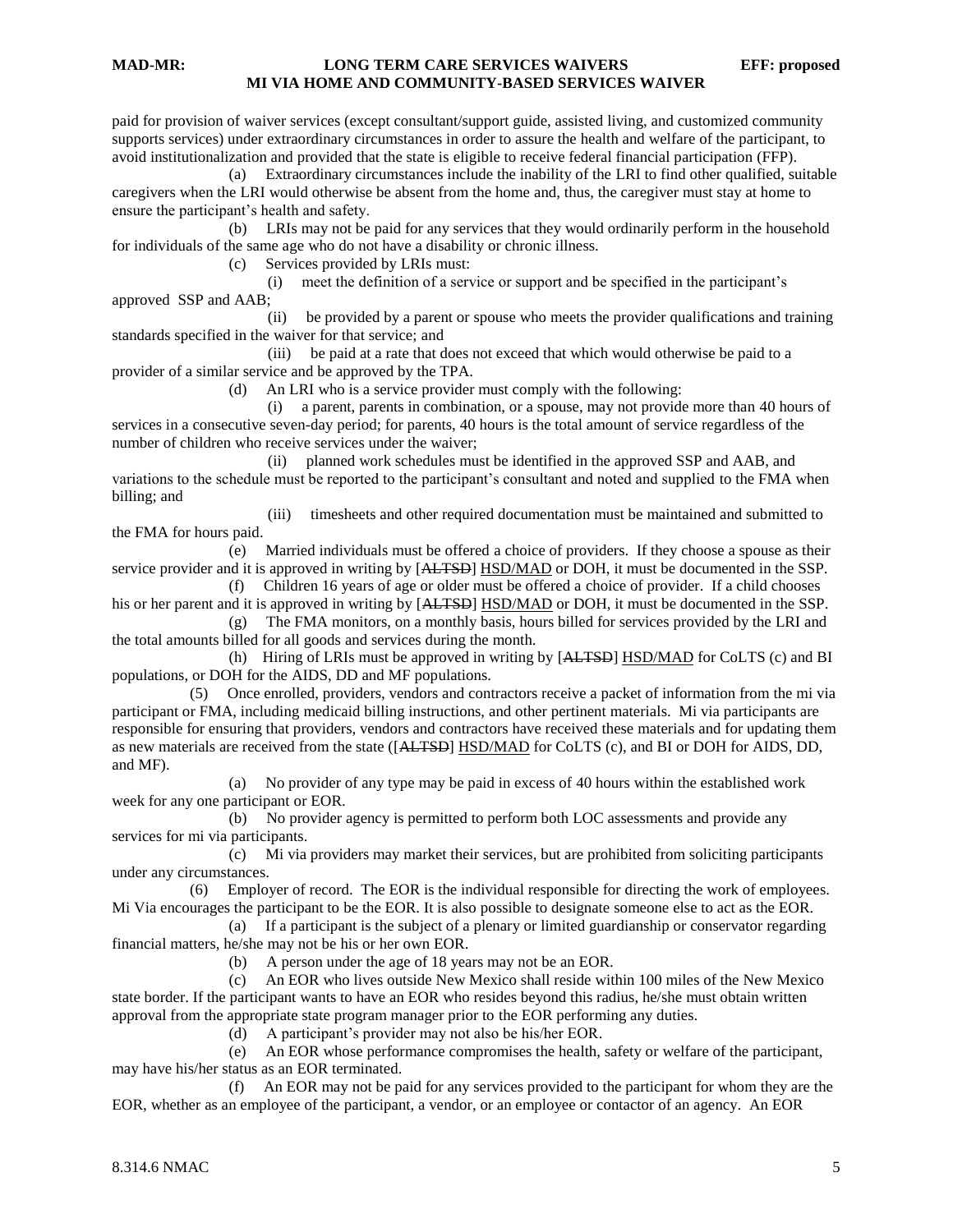makes important determinations about what is in the best interest of a participant, and should not have any conflict of interest. An EOR assists in the management of the participant's budget and should have no personal benefit connected to the services requested or approved on the budget.

C. **Service specific qualifications for consultant services providers:** Consultant providers shall ensure that all individuals providing consultant services meet the criteria specified in this section in addition to the general requirements.

(1) Consultant providers shall:

 (a) possess a minimum of a bachelor's degree in social work, psychology, human services, counseling, nursing, special education or a closely related field, and have one year of supervised experience working with seniors or people living with disabilities; or

 (b) have a minimum of six years of direct experience related to the delivery of social services to seniors or people living with disabilities, and be employed by an enrolled mi via consultant provider agency; and

(c) complete all required mi via orientation and training courses.

 (2) Consultant providers may also use non-professional staff to carry out support guide functions. Support guides provide more intensive supports, as detailed in the service section of these rules. Support guides help the participant more effectively self-direct services when there is an identified need for this type of assistance. Consultant providers shall ensure that non-professional support staff:

(a) are supervised by a qualified consultant as specified in this regulation;

- (b) have experience working with seniors or people living with disabilities;
- (c) demonstrate the capacity to meet the participant's assessed needs related to the

implementation of the SSP;

 (d) possess knowledge of local resources, community events, formal and informal community organizations and networks;

 (e) are able to accommodate a varied, flexible and on-call type of work schedule in order to meet the needs of participant; and

(f) complete training on self-direction and incident reporting.

D. **Service specific qualifications for personal plan facilitation providers:** A personal plan facilitator agency must hold a current business license, and meet financial solvency, training, records management, and quality assurance rules and requirements. Personal plan facilitators must possess the following qualifications in addition to the general qualifications:

- (1) have at least one year of experience working with persons with disabilities; and
- (2) be trained and certified in the planning tool(s) used; and

(3) have at least one year experience in providing the personal plan facilitation service.

E. **Service specific qualification for living supports providers:** In addition to the general qualifications, the following types of providers must meet additional qualifications specific to the type of services provided.

 (1) **Qualifications of homemaker/direct support service providers:** Homemaker agencies must be certified by the HSD/MAD or its designee. Home health agencies must hold a home health agency license. Homemaker/home health agencies must hold a current business license, and meet financial solvency, training, records management, and quality assurance rules and requirements.

 (2) **Qualifications of home health aide service providers:** Home health agency/homemaker agencies must hold a current home health agency, rural health clinic, or federally qualified health center license. Home health aides must have successfully completed a home health aide training program, as described in 42 CFR 484.36(a)(1) and (2); or have successfully completed a home health aide training program pursuant to 7.28.2.30 NMAC. Home health aides must also be supervised by a registered nurse. Such supervision must occur at least once every 60 days in the participant's home, and shall be in accordance with the New Mexico Nurse Practice Act and be specific to the participant's SSP.

 (3) **Qualifications of assisted living providers:** Assisted living providers must be licensed as an adult residential care facility by DOH pursuant to 7.8.2 NMAC, and meet all the requirements and regulations set forth by DOH as an adult residential care facility pursuant to 7.8.2 NMAC et seq.

 (4) **Qualifications of customized in-home living supports providers:** The individual customized living provider must have at least one year of experience working with people with disabilities. Provider agencies must hold a current business license, and meet financial solvency, training, records management, and quality assurance rules and requirements. Customized living agency staff must have one year of experience working with people with disabilities.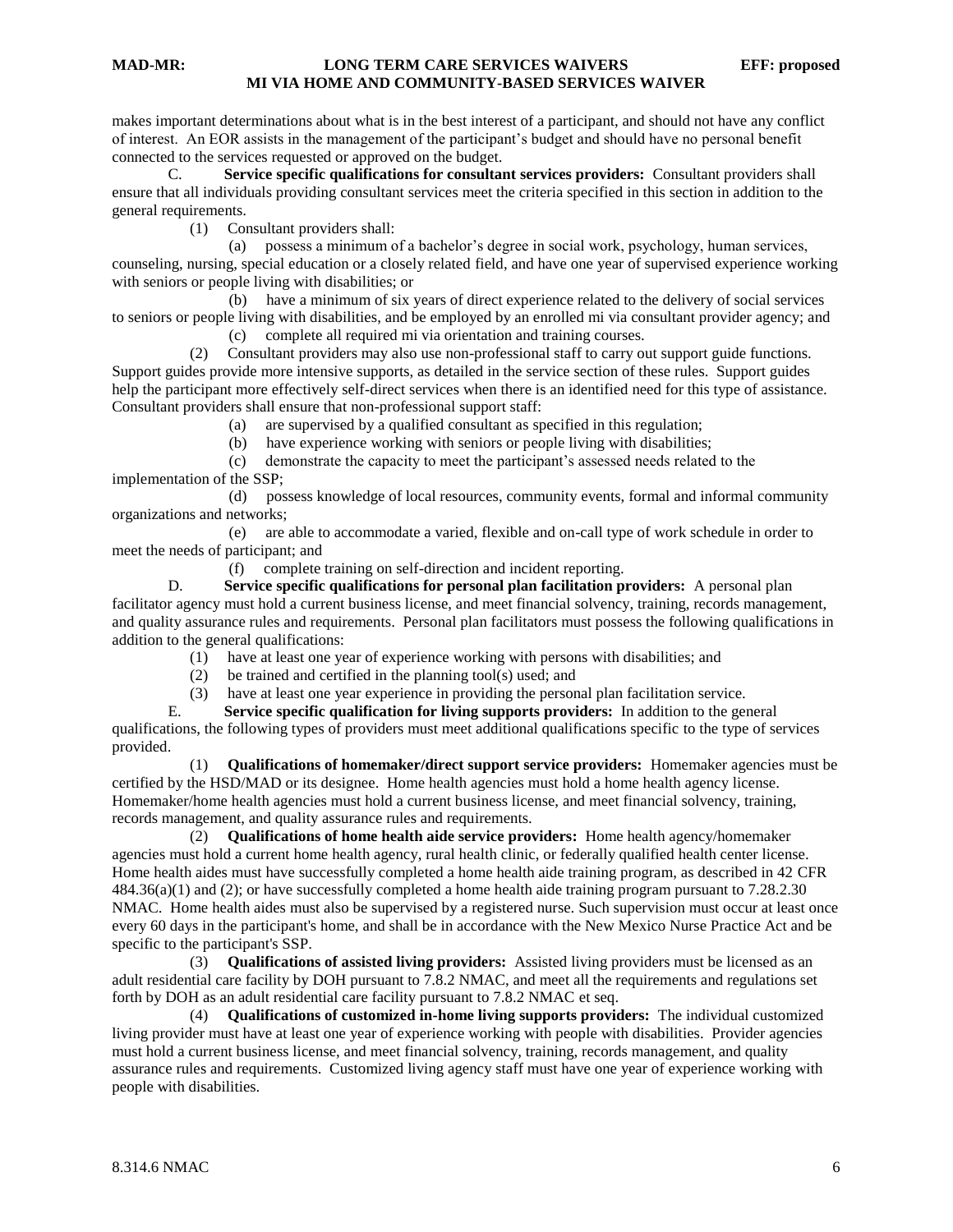F. **Service specific qualifications for community membership support providers:** In addition to the general qualifications, the following types of providers must meet additional qualifications specific to the type of services provided. Community access provider agencies providing community direct support services must hold a current business license, and meet financial solvency, training, records management, and quality assurance rules and requirements.

#### (1) **Qualificatio**n**s of supported employment providers:**

 (a) Job developers must have experience as a job developer for at least one year; have experience for at least one year developing and using job and task analyses; have experience for at least one year working with the division of vocational rehabilitation (DVR), a traditional DD waiver employment provider, an independent living center or other organization that provides employment supports or services for people with disabilities; and be trained on the purposes, functions and general practices of entities such as the department of workforce solutions navigators, one-stop career centers, business leadership network, chamber of commerce, job accommodation network, small business development centers, retired executives and New Mexico employment institute.

 (b) Job coaches must have experience as a job coach for at least one year in the state of New Mexico; have experience for at least one year using job and task analyses; be trained on the Americans with Disabilities Act (ADA); and be trained on the purpose, function and general practices of the DVR office.

 (2) **Qualifications of customized community supports providers:** Adult habilitation agency staff must have at least one year of experience working with individuals with disabilities. Adult day health provider agencies must be licensed by DOH as an adult day care facility pursuant to 7.13.2 NMAC. Adult day health agency staff must have at least one year of experience working with individuals with disabilities.

G. **Service specific qualifications for providers of health and wellness supports:** In addition to the general qualifications, the following types of providers must meet additional qualifications specific to the type of services provided.

 (1) **Qualifications of extended state plan skilled therapy providers for adults:** Physical and occupational therapists, speech/language pathologists, and physical therapy assistants must possess a therapy license in their respective field from the New Mexico regulation and licensing department (RLD). Certified occupational therapy assistants must possess an occupational therapy assistant certification from the New Mexico RLD. Speech clinical fellows must possess a clinical fellow license from the New Mexico RLD.

 (2) Q**ualifications of behavior support consultation providers:** Behavior consultant provider agencies shall have a current business license issued by the state, county or city government, if required. Behavior consultant provider agencies shall comply with all applicable federal, state, and waiver regulations, policies and procedures regarding behavior consultation. Providers of behavior support consultation services must possess qualifications in at least one of the following areas: licensed psychiatrist, licensed clinical psychologist, licensed psychologist associate, (masters or Ph.D. level), licensed independent social worker (LISW), licensed master social worker (LMSW), licensed professional clinical counselor (LPCC), licensed professional counselor (LPC), licensed psychiatric nurse (MSN/RNCS), licensed marriage and family therapist (LMFT), or licensed practicing art therapist (LPAT). Providers of behavior support consultation must maintain a current New Mexico license with the appropriate professional field licensing body.

 (3) **Qualifications of nutritional counseling providers:** Nutritional counseling providers must maintain a current registration as dietitians by the commission on dietetic registration of the American dietetic association.

 (4) **Qualifications of private duty nursing providers for adults:** Direct nursing services are provided by individuals who are currently licensed as registered or practical nurses by the New Mexico state board of nursing.

 (5) Q**ualifications of specialized therapy providers:** Specialized therapy providers must possess a current New Mexico state license, as applicable, in at least one of the following areas:

(a) acupuncture and oriental medicine;

 (b) biofeedback or a health care profession whose scope of practice includes biofeedback, and appropriate specialized training and clinical experience and supervision;

(c) chiropractic medicine;

 (d) cognitive rehabilitation therapy or a health care profession whose scope of practice includes cognitive rehabilitation therapy, and appropriate specialized training and clinical experience and supervision;

 (e) hippotherapy or a health care profession whose scope of practice includes hippotherapy, and appropriate specialized training and experience;

(f) massage therapy;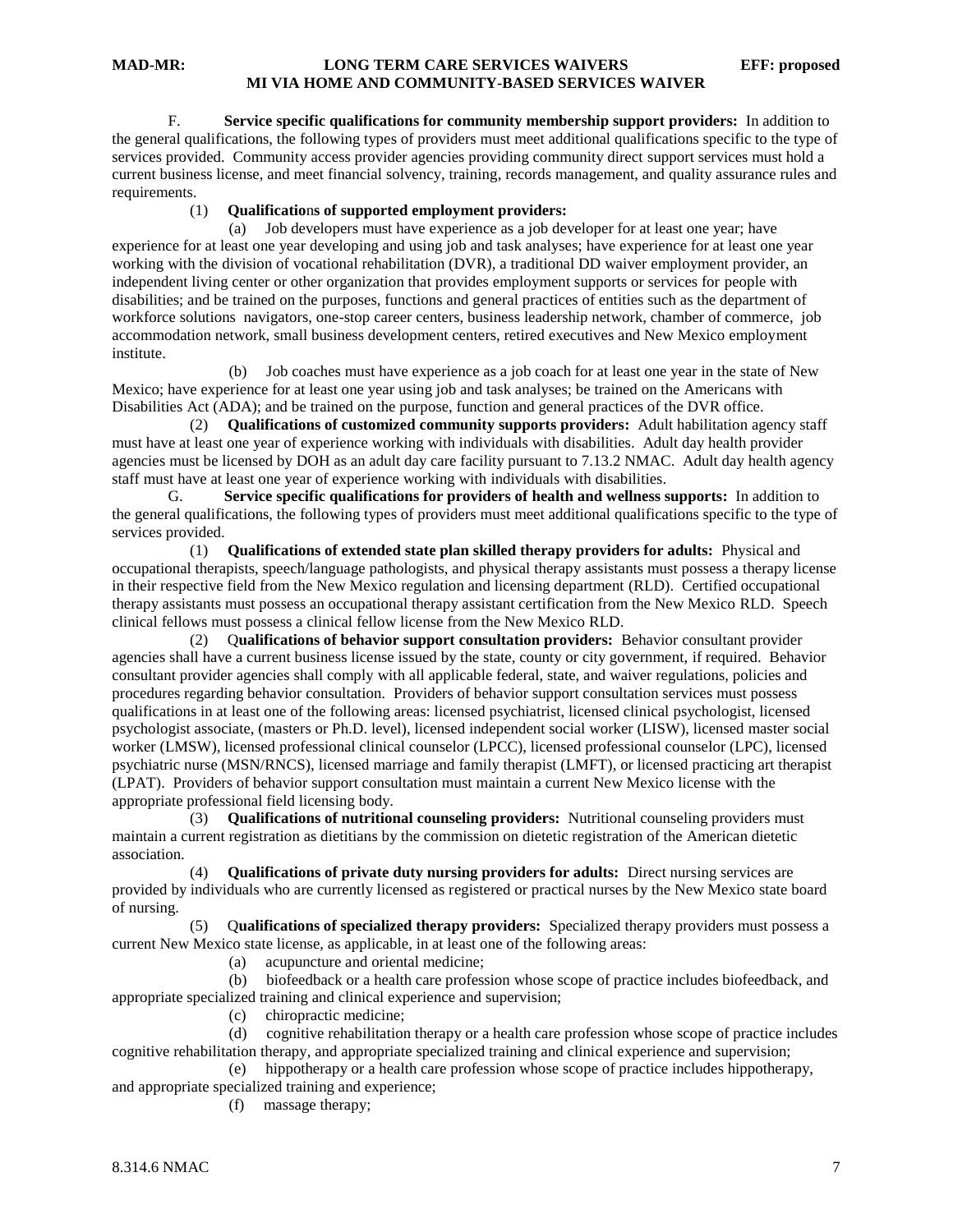(g) naprapathic medicine;

 (h) play therapy or a mental health profession whose scope of practice includes play therapy, a master's degree or higher mental health degree, and specialized play therapy training and clinical experience and supervision; or

 (i) Native American healers are individuals who are recognized as traditional healers within their communities.

H. **Service specific qualifications for other supports providers:** In addition to the general qualifications, the following types of providers must meet additional qualifications specific to the type of services provided.

 (1) **Qualifications of transportation providers:** Individual transportation providers must possess a valid New Mexico driver's license with the appropriate classification, be free of physical or mental impairment that would adversely affect driving performance, have no driving while intoxicated (DWI) convictions or chargeable (at fault) accidents within the previous two years, have current CPR/first aid certification; and be trained on DOH/division of health improvement (DHI) critical incident reporting procedures and have a current insurance policy and vehicle registration. Transportation vendors must hold a current business license and tax identification number. Each agency will ensure drivers meet the following qualifications:

- (a) possess a valid, appropriate New Mexico driver's license;
- (b) be free of physical or mental impairment that would adversely affect driving performance;
- (c) have no DWI convictions or chargeable (at fault) accidents within the previous two years;
- (d) have current CPR/first aid certification;
- (e) be trained on DOH/DHI critical incident reporting procedures;
- (f) have a current insurance policy and vehicle registration; and
- (g) each agency will ensure vehicles have a current basic first aid kit in the vehicle.

 (2) Q**ualifications of emergency response providers:** Emergency response providers must comply with all laws, rules and regulations of the New Mexico state corporation commission for telecommunications and security systems.

 (3) **Qualifications of respite providers:** Respite services may be provided by eligible individual respite providers; licensed registered (RN) or practical nurses (LPN); or respite provider agencies. Individual RN/LPN providers must be licensed by the New Mexico state board of nursing as an RN or LPN. Respite provider agencies must hold a current business license, and meet financial solvency, training, records management and quality assurance rules and requirements.

 (4) **Qualifications of related goods vendors:** Related goods vendors must hold a current business license for the locale they are in and a tax ID for the state and federal government.

 (5) **Qualifications of environmental modifications providers:** Environmental modification providers must possess an appropriate plumbing, electrician, contractor or other appropriate license. [8.314.6.11 NMAC - Rp, 8.314.6.11 NMAC, 4-1-11; A, 4-1-12]

**8.314.6.12 RECORDKEEPING AND DOCUMENTATION RESPONSIBILITIES:** Service providers and vendors who furnish goods and services to mi via participants are reimbursed by the FMA and must comply with all mi via regulations. The FMA, consultants and service providers must maintain records, which are sufficient to fully disclose the extent and nature of the goods and services provided to participants, pursuant to 8.302.1.17 NMAC, *record keeping and documentation requirements,* and comply with random and targeted audits conducted by HSD/MAD [ALTSD,] and DOH or their audit agents. HSD/MAD or its designee will seek recoupment of funds from service providers when audits show inappropriate billing for services. Mi via vendors who furnish goods and services to mi via participants and bill the FMA must comply with all medicaid participation requirements, including but not limited to 8.302.1 NMAC, *General Provider Policies*.

[8.314.6.12 NMAC - Rp, 8.314.6.12 NMAC, 4-1-11; A, 4-1-12]

#### **8.314.6.13 ELIGIBILITY REQUIREMENTS FOR PARTICIPANT ENROLLMENT IN MI VIA:**

Enrollment in mi via is contingent upon the applicant meeting the eligibility requirements as described in the mi via regulations, the availability of funding as appropriated by the New Mexico legislature, and the number of federally authorized unduplicated participants. When sufficient funding as well as waiver positions are available, the appropriate state administering agency will offer the opportunity to individuals to apply for mi via. Once an allocation has been offered to the applicant he/she must meet certain medical and financial criteria in order to qualify for enrollment. Applicants must meet the following eligibility criteria: financial eligibility criteria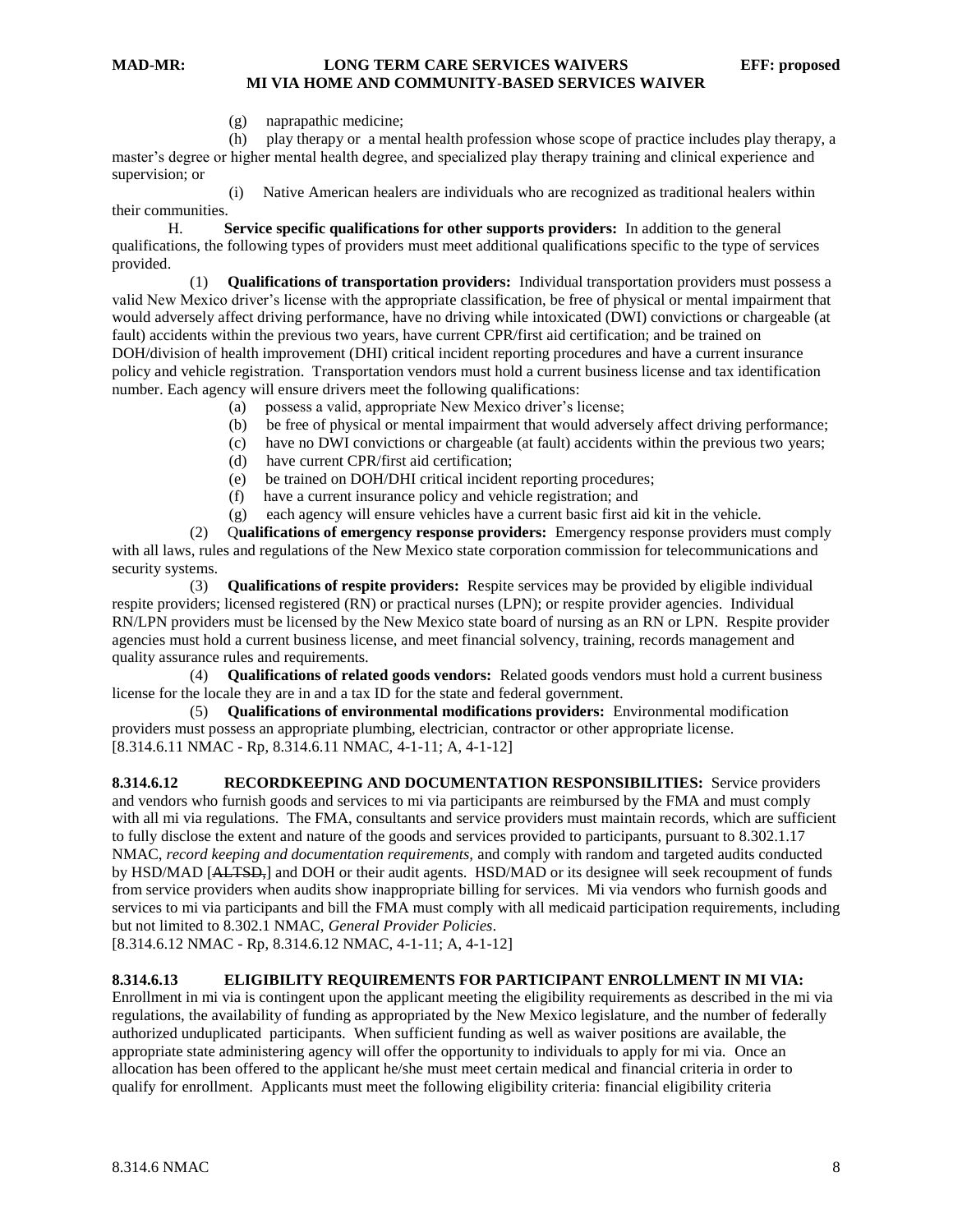determined in accordance with 8.290.500 NMAC, and the participant must meet the LOC required for admittance to an NF or an ICF/MR and additional specific criteria as specified in the categories below.

A. **Developmental disability:** [Individuals who have a severe chronic disability, other than mental illness, that:

 (1) is attributable to a mental or physical impairment, including the result of trauma to the brain, or a combination of mental and physical impairments;

(2) is manifested before the person reaches the age of 22 years;

 $(3)$  is expected to continue indefinitely;

 (4) results in substantial functional limitations in three or more of the following areas of major life activity: self-care; receptive and expressive language; learning; mobility; self-direction; capacity for independent living; and economic self-sufficiency;

 (5) reflects the need for a combination and sequence of special, interdisciplinary or generic care, treatment or other supports and services that are of life-long or extended duration and are individually planned and coordinated;

 (6) the individual must have a developmental disability and mental retardation or a specific related condition; related conditions are limited to cerebral palsy, autism (including asperger syndrome), seizure disorder, chromosomal disorders (e.g. down), syndrome disorders, inborn errors of metabolism, and developmental disorders of brain formation; and

(7) the individual must require an ICF/MR LOC.]

Individuals who have developmental disabilities limited to mental retardation (MR) or a specific related condition as determined by the DOH/DDSD. The developmental disability must reflect the person's need for a combination and sequence of special interdisciplinary or generic treatment or other supports and services that are lifelong or of extended duration and are individually planned and coordinated. The individual must also require the level of care provided in an intermediate care facility for the mentally retarded (ICF/MR), in accordance with 8.313.2 NMAC.

 (1) The definition for mental retardation is as follows: mental retardation refers to significantly subaverage general intellectual functioning existing concurrently with deficits in adaptive behavior and manifested during the developmental period.. General intellectual functioning is defined as the results obtained by assessment with one or more of the individually administered general intelligence tests developed for the purpose of assessing intellectual functioning.

(a) significantly sub-average is defined as approximately IQ of 70 or below;

 (b) adaptive behavior is defined as the effectiveness or degree with which individuals meet the standards of personal independence and social responsibility expected for age and cultural group; and

 (c) the developmental period is defined as the period of time between birth and the 18th birthday.

 (2) The definition for specific related condition is as follows: an individual is considered to have a specific related condition if he/she has a severe chronic disability, other than mental illness, that meets all of the following conditions:

 (a) is attributable to cerebral palsy, seizure disorder, autistic disorder (as described in the fourth edition of the diagnostic and statistical manual of mental disorders), chromosomal disorders (e.g. Down) syndrome disorders, inborn errors of metabolism, or developmental disorders of the brain formation;

 (b) results in impairment of general intellectual functioning or adaptive behavior similar to that of persons with mental retardation and requires treatment or services similar to people with mental retardation;

(c) is manifested before the person reaches age 22 years;

(d) is likely to continue indefinitely; and

 (e) results in substantial functional limitations in three or more of the following areas of major life activity:

 (i) self-care; (ii) receptive and expressive language; (iii) learning; (iv) mobility; (v) self-direction;

(vi) capacity for independent living; and

(vii) economic self-sufficiency.

B. **Medically fragile:** Individuals who have been diagnosed with a medically fragile condition before reaching age 22, and who: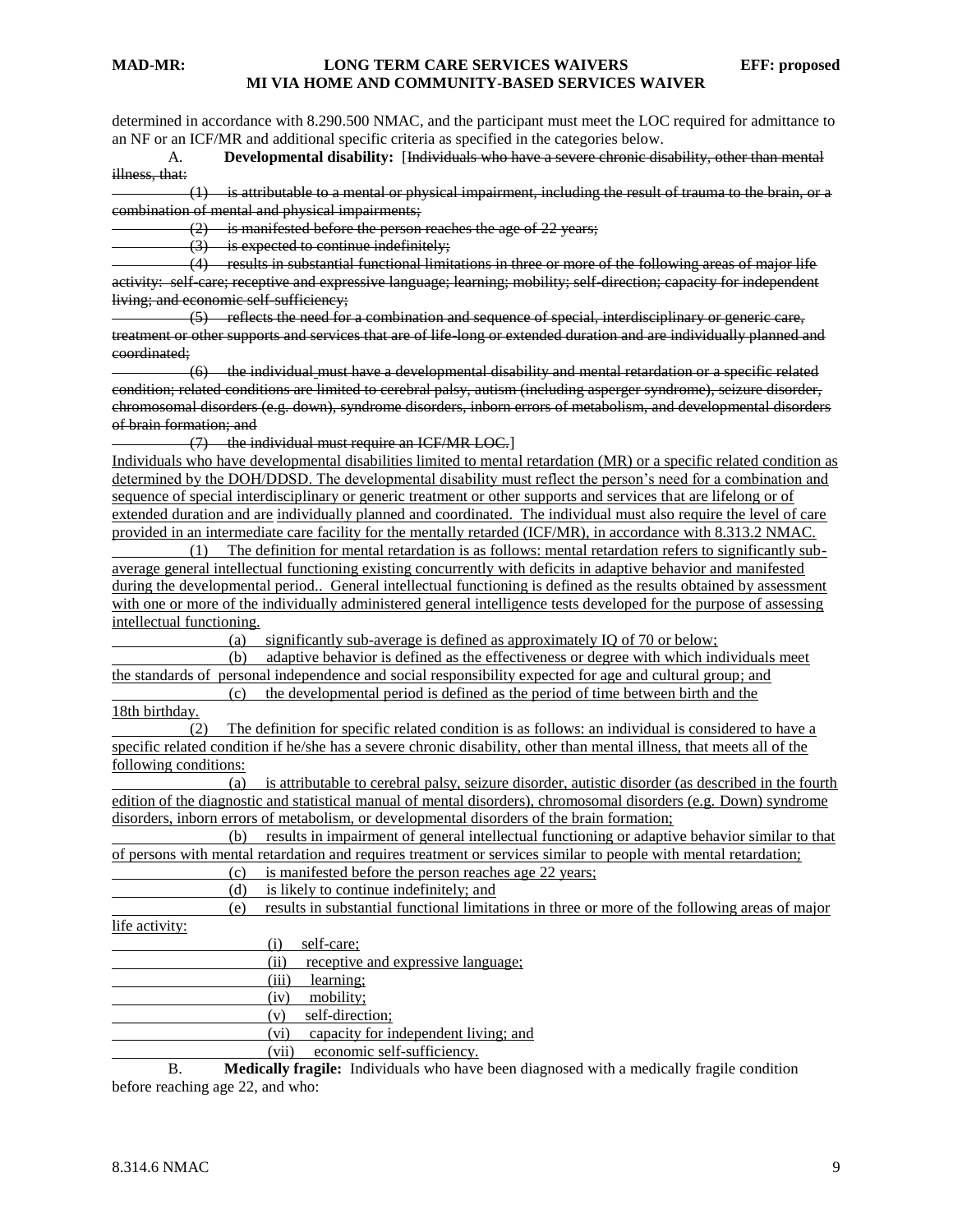(1) have a developmental disability or developmental delay, or who are at risk for developmental delay; and

 (2) have a chronic physical condition which results in a prolonged dependency on medical care for which daily skilled (nursing) intervention is medically necessary and is characterized by one or more of the following:

 (a) have a life-threatening condition, characterized by reasonably frequent periods of acute exacerbation, which requires frequent medical supervision or physician consultation, and which, in the absence of such supervision or consultation, would require hospitalization; or have frequent, time-consuming administration of specialized treatments which are medically necessary; or dependence on medical technology such that without the technology a reasonable level of health could not be maintained; examples include, but are not limited to, ventilators, dialysis machines, enteral or parenteral nutrition support and continuous oxygen; and

(b) require ICF/MR LOC.

C. **Disabled and elderly:** Individuals who are elderly (age 65 or older), blind or disabled, as determined by the disability determination unit utilizing social security disability guidelines, who require NF LOC and either reside in the community, are institutionalized, or are at risk of institutionalization.

D. **AIDS:** Individuals who have been diagnosed as having AIDS or AIDS-related condition (ARC) and who require NF LOC.

E. **Brain-injury (BI):** Individuals (through age 64) with an injury to the brain of traumatic or acquired origin resulting in total or partial functional disability or psychosocial impairment or both. Additional criteria include:

 (1) the term applies to open and closed head injuries caused by an insult to the brain from an outside physical force, anoxia, electrical shock, shaken baby syndrome, toxic and chemical substances, near-drowning, infections, tumors, or vascular lesions;

 (2) BI may result in either temporary or permanent, partial or total impairments in one or more areas including, but not limited to: cognition, language, memory, attention, reasoning, abstract thinking, judgment, problem solving, sensory perceptual and motor abilities, psychosocial behavior, physical functions, information processing and speech;

 (3) the term "*brain injury"* does not apply to brain injuries that are congenital, degenerative, induced by birth trauma or neurological disorders related to the aging process, or chemically caused brain injuries that are a result of habitual substance abuse; the BI participant must have a documented BI diagnosis contained in the ICD-9- CM [document (see Attachment I to these regulations)] or its successor; and

(4) the individual must require NF LOC.

F. After initial eligibility has been established, on-going eligibility must be re-determined on an annual basis.

[8.314.5.13 NMAC -Rp, 8.314.6.13 NMAC, 4-1-11; A, 4-1-12]

**8.314.6.14 PARTICIPANT RESPONSIBILITIES:** Mi via participants have certain responsibilities to participate in the waiver. Failure to comply with these responsibilities or other program rules and regulations can result in termination from the program. The participant and EOR have the following responsibilities.

A. To maintain eligibility a participant must complete required documentation demonstrating medical and financial eligibility both upon application and annually at recertification, meet in person with the TPA for a comprehensive LOC assessment in the applicant/participant's home, an agreed upon location or an inpatient setting, and seek assistance with the application and the recertification process as needed from a mi via consultant.

- B. To participate in mi via a participant must:
	- (1) comply with the rules and regulations that govern the program;

(2) collaborate with the consultant to determine support needs related to the activities of self-

direction;

 (3) collaborate with the consultant to develop an SSP using the IBA in accordance with mi via program regulations;

 (4) use state funds appropriately by only requesting and purchasing goods and services covered by the mi via program in accordance with program regulations and which are identified on the approved SSP;

(5) comply with the approved SSP and not exceed the AAB;

 (a) if a participant does not adequately allocate the resources contained in the AAB resulting in a premature depletion of the AAB amount during an SSP year due to mismanagement or failure to properly track expenditures, the failure to properly allocate does not substantiate a claim for a budget increase (i.e., if all of the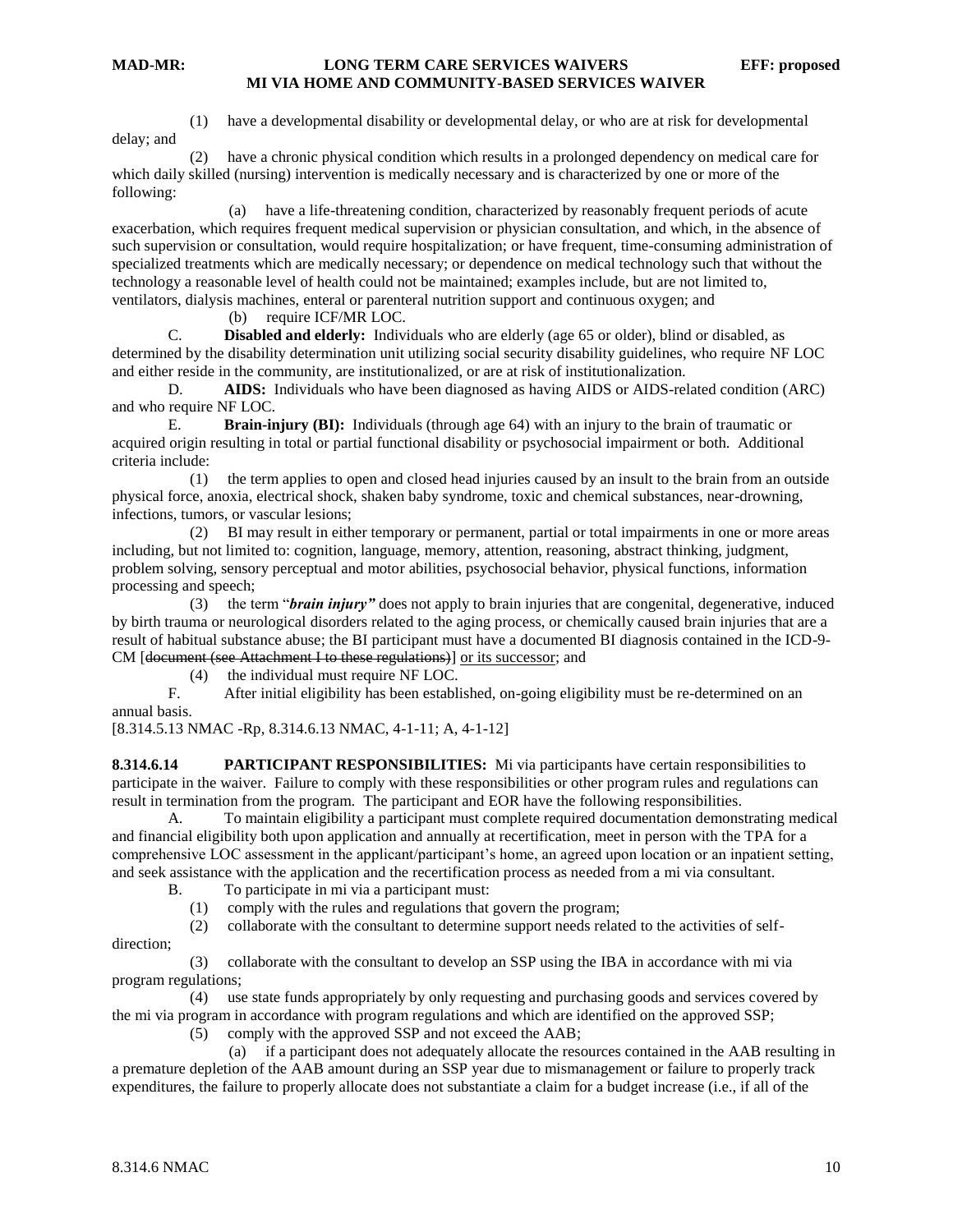AAB is expended within the first three months of the SSP year, it is not justification for an increase in the budget for the SSP year);

 (b) revisions to the AAB may occur within the SSP year, and the participant is responsible for assuring that all expenditures are in compliance with the most current AAB in effect; the SSP must be amended first to reflect a change in the participant's needs or circumstances before any revisions to the AAB can be requested; other than for critical health and safety reasons, budget revisions may not be submitted to the TPA for review [during the first 90 days of the participant's budget year, or] within the last 60 days of the budget year;

 (c) no mi via program funds can be used to purchase goods or services prior to TPA approval of the SSP and annual budget request;

 (d) any funds not utilized within the SSP and AAB year cannot be carried over into the following year;

(6) access consultant services based upon identified need(s) in order to carry out the approved SSP;

 (7) collaborate with the consultant to appropriately document service delivery and maintain those documents for evidence of services received;

(8) report concerns or problems with any part of mi via to the consultant;

 (9) work with the TPA agent by attending scheduled meetings, in the participant's home if necessary and providing documentation as requested;

 (10) respond to requests for additional documentation and information from the consultant provider, FMA, and the TPA within the required deadlines;

 (11) report to the local income support division office within 10 days any change in circumstances, including a change in address, which might affect eligibility for the program. Changes in address or other contact information must also be reported to the consultant provider and the FMA within 10 days;

 (12) report to the TPA and consultant provider if hospitalized for more than three nights so that an appropriate LOC can be obtained; and

- (13) keep track of all budget expenditures and assure that all expenditures are within the AAB; and
- (14) meet monthly and quarterly with the consultant.
- C. Additional responsibilities of the participant or EOR:

 (1) Submit all required documents to the FMA to meet employer-related responsibilities. This includes, but is not limited to documents for payment to employees and vendors and payment of taxes and other financial obligations within required timelines.

- (2) Report any incidents of abuse, neglect or exploitation to the appropriate state entity.
- (3) Arrange for the delivery of services, supports and goods.
- (4) Hire, manage, and terminate employees.

 (5) Maintain records and documentation in accordance with 8.302.1.17 NMAC, related to personnel, payroll and service delivery.

D. **Voluntary termination:** Current waiver participants are given a choice of receiving services through an existing waiver or mi via. Mi via participants, who transition from the current traditional waivers (CoLTS (c), DD, MF, or AIDS) and decide to discontinue self-directing their services, may return to the traditional waiver in accordance with the mi via rules and service standards. Mi via participants who are eligible under the BI category of eligibility and choose to discontinue self-direction may be transitioned to CoLTS (c) services.

E. **Involuntary termination:** A mi via participant may be terminated involuntarily and offered services through another waiver or the medicaid state plan under the following circumstances:

 (1) The participant refuses to follow mi via rules and regulations after receiving focused technical assistance on multiple occasions, support from the program staff, consultant, or FMA, which is supported by documentation of the efforts to assist the participant.

 (2) The participant is in immediate risk to his/her health or safety by continued self-direction of services, e.g., the participant is in imminent risk of death or serious bodily injury related to participation in the waiver. Examples include but are not limited to the following.

 (a) The participant refuses to include and maintain services in his/her SSP and AAB that would address health and safety issues identified in his/her medical assessment or challenges the assessment after repeated and focused technical assistance and support from program staff, consultant, or FMA.

 (b) The participant is experiencing significant health or safety needs, and, after having been referred to the state contractor team for level of risk determination and assistance, refuses to incorporate the team's recommendations into his/her SSP and AAB.

(c) The participant exhibits behaviors which endanger him/herself or others.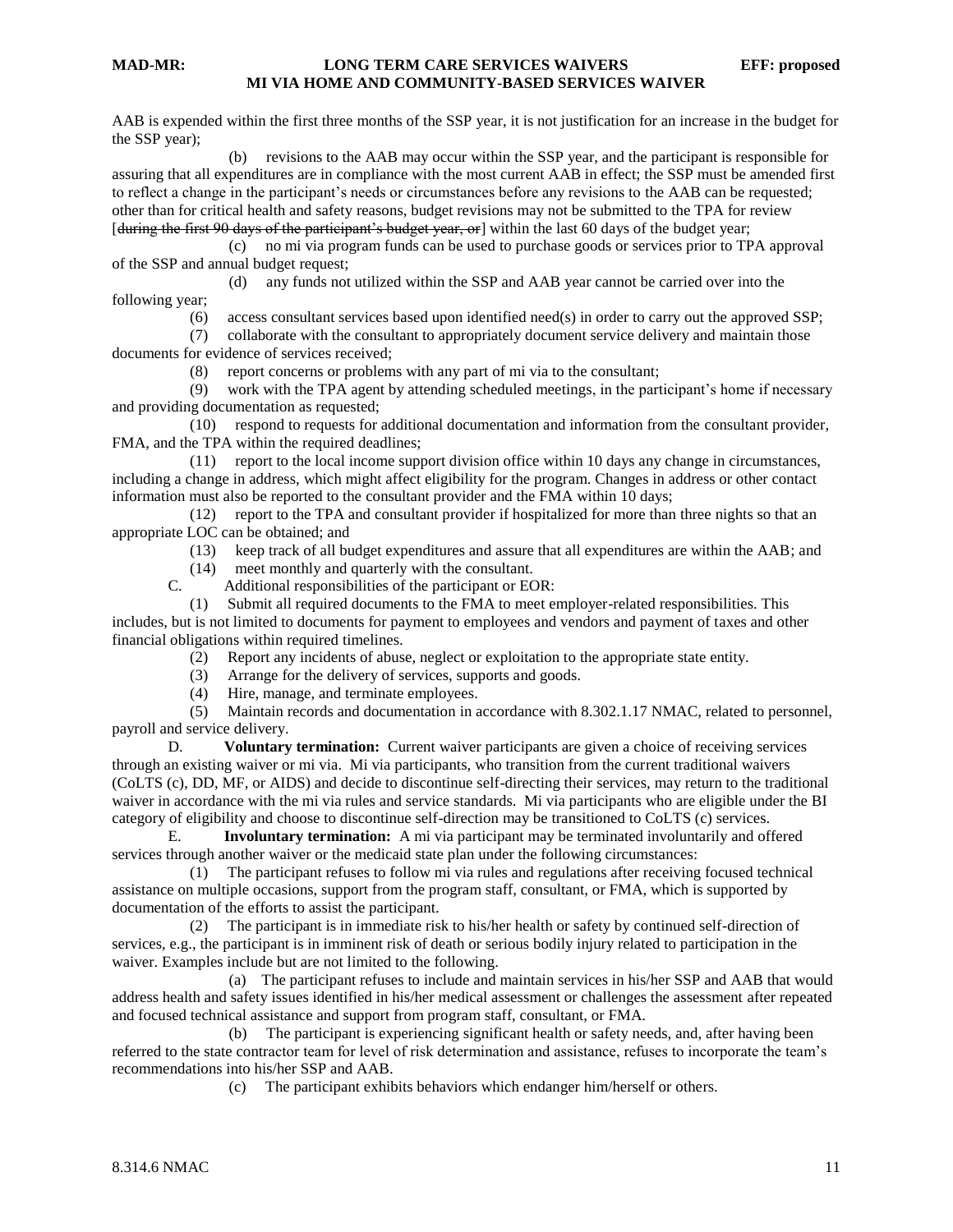(3) The participant misuses mi via funds following repeated and focused technical assistance and support from the consultant or FMA, which is supported by documentation.

(4) The participant commits medicaid fraud.

 (5) Participant who is involuntarily terminated from mi via will be offered a non self-directed waiver alternative. If transfer to another waiver is authorized by the state and accepted by the participant, he/she will continue to receive the services and supports from mi via until the day before the new waiver services start. This will ensure that no break in service occurs. The mi via consultant and the service coordinator in the new waiver will work closely together with the participant to ensure that the participant's health and safety is maintained. Fair hearing notice and rights apply to the participant.

[8.314.6.14 NMAC -Rp, 8.314.6.14 NMAC, 4-1-11; A, 4-1-12]

**8.314.6.15 SERVICE DESCRIPTIONS AND COVERAGE CRITERIA:** The services covered by mi via are intended to provide a community-based alternative to institutional care that allows greater choice, direction and control over services and supports in a self-directed environment. Mi via services must specifically address a therapeutic, rehabilitative, habilitative, health or safety need that results from the participant's qualifying condition. The mi via program is the payor of last resort. The coverage of mi via services must be in accordance with the mi via program regulations.

A. **General requirements regarding mi via covered services.** For a service to be considered a covered service under the mi via program, the following criteria must be met. Services, supports and goods must:

- (1) directly address the participant's qualifying condition or disability;
- (2) meet the participant's clinical, functional, medical or habilitative needs;

 (3) be designed and delivered to advance the desired outcomes in the participant's service and support plan; and

(4) support the participant to remain in the community and reduce the risk of institutionalization.

B. **Consultant pre-eligibility/enrollment services:** Consultant pre-eligibility/enrollment services are intended to provide information, support, guidance, and assistance to individuals during the medicaid financial and medical eligibility process. The level of support provided is based upon the unique needs of the individual. When an opportunity to be considered for mi via waiver services is offered to an individual, he/she must complete a primary freedom of choice form. The purpose of this form is for the individual to select a consultant provider. The chosen consultant provider provides pre-eligibility/enrollment services as well as on-going consultant services. Once the individual is determined to be eligible for mi via waiver services, the consultant service provider will continue to provide consultant services to the newly enrolled participant as set forth in the consultant service standards.

C. **Consultant services:** Consultant services are required for all mi via participants to educate, guide, and assist the participant to make informed planning decisions about services and supports. The consultant helps the participant develop the SSP based on his/her assessed needs. The consultant assists the participant with implementation and quality assurance related to the SSP and AAB. Consultant services help the participant identify supports, services and goods that meet his/her needs, meet the mi via requirements and are covered mi via services. Consultant services provide support to participants to maximize their ability to self-direct in mi via.

 (1) **Contact requirements:** Consultant providers shall make contact with the participant in person or by telephone at least monthly for a routine follow-up. Consultant providers shall meet in person with the participant at least quarterly; one visit must be conducted in the participant's home. Quarterly visits will be conducted for the following purposes:

(a) review and document progress on implementation of the SSP;

(b) document usage and effectiveness of the 24-hour em**e**rgency backup plan;

(c) review SSP/budget spending patterns (over and under-utilization);

(d) assess quality of services, supports and functionality of goods in accordance with the

quality assurance section of the SSP and any applicable mi via regulations and service standards;

(e) document the participant's access to related goods identified in the SSP;

 (f) review any incidents or events that have impacted the participant's health, welfare or ability to fully access and utilize support as identified in the SSP; and

 (g) other concerns or challenges raised by the participant, legal representative, or authorized representative.

 (2) **Change of consultants:** Consultants are responsible for assisting participants to transition to another consultant provider when requested. Transition from one consultant provider to another can only occur at the first of the month.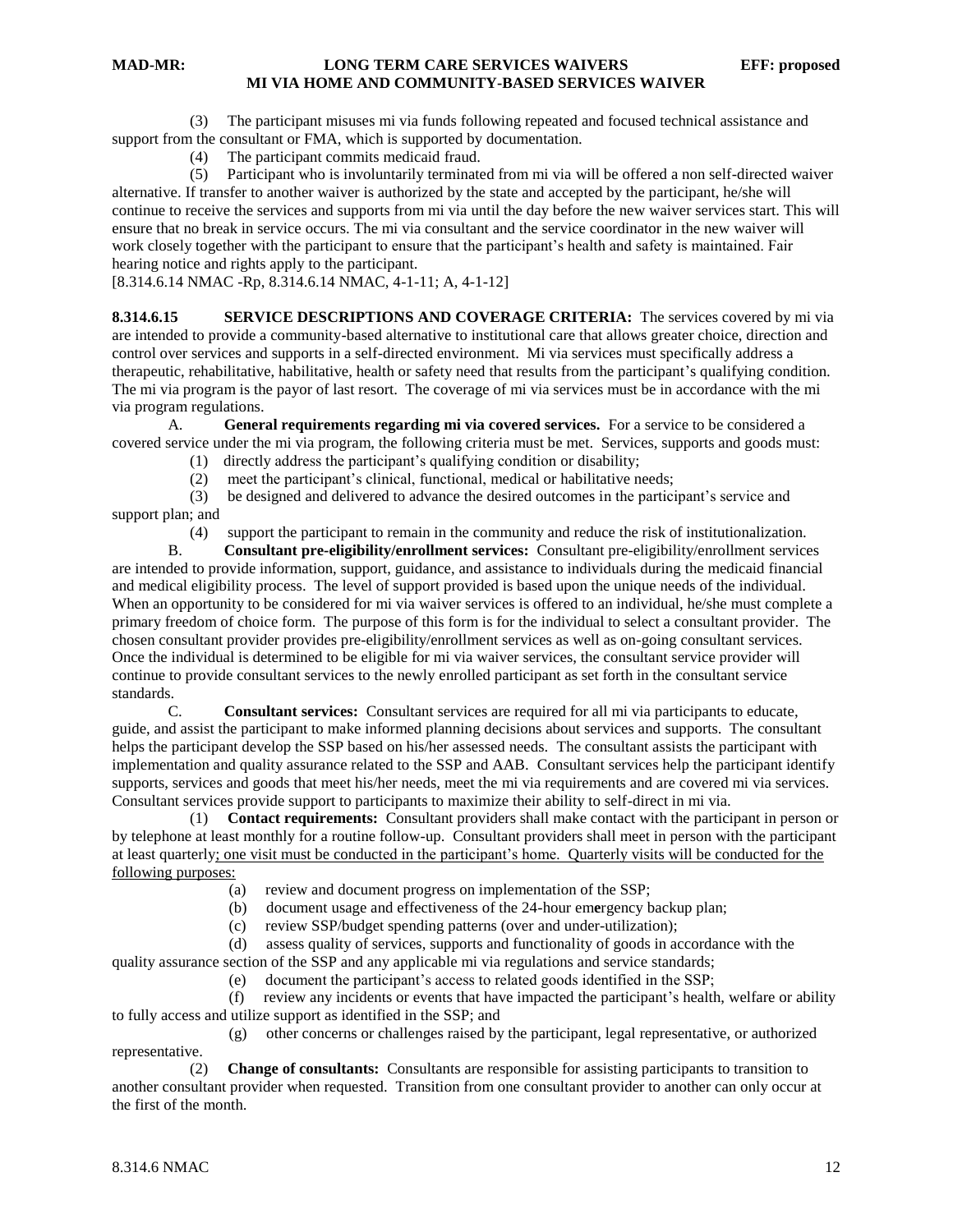(3) **Critical incident management responsibilities and reporting requirements:** The consultant provider shall provide training to participants regarding recognizing and reporting critical incidents. Critical incidents include abuse, neglect, exploitation, emergency services, law enforcement involvement, environmental hazards and participant deaths. This participant training shall also include reporting procedures for participants, employees, participant representatives or other designated individuals. The consultant provider shall report incidents of abuse, neglect and exploitation as directed by the state. The consultant provider shall maintain a critical incident management system to identify, report, and address critical incidents. The consultant provider is responsible for follow-up and assisting the individual to help ensure health and safety when a critical incident has occurred. Critical incident reporting requirements:

 (a) For mi via participants who have been designated with an ICF/MR level of care, critical incidents should be directed in the following manner.

 (i) The DOH/DHI/incident management bureau (IMB) receives, triages, and investigates all reports of alleged abuse, neglect, exploitation, and other incidents for mi via services provided by communitybased waiver service agencies, to include expected and unexpected deaths. The reporting of incidents is mandated pursuant to 7.1.13 NMAC. Any suspected abuse, neglect, or exploitation must be reported to the children, youth and families department (CYFD)/child protective services (CPS) for individuals under the age of 18 or to the ALTSD/adult protective services (APS) for individuals age 18 or older by reporting or faxing an incident report (IR). Additionally, the IR form must be faxed to DOH/DHI within 24 hours of knowledge of an incident or the following business day when an event occurs on a weekend or holiday. Anyone may report an incident; however, the person with the most direct knowledge of the incident is the individual who is required to report the incident.

 (ii) When an incident is reported late, and the mi via service is provided by a communitybased waiver service agency, a letter is sent to the provider stating that an incident report was received beyond the required 24-hour timeline for reporting. The letter further reiterates the requirement to report incidents within 24 hours. The consequences of non-compliance may result in sanctions, as set forth in 7.1.13.12 NMAC.

 (iii) With respect to waiver services provided by any employee, contractor or vendor other than a community-based waiver service agency, any suspected abuse, neglect, or exploitation must be reported to the CYFD/CPS for individuals under the age of 18 or to the ALTSD/APS for individuals age 18 or older by reporting or faxing an incident report. See NMSA 1978, Sections 27-7-14 through 27-7-31 (Adult Protective Services Act) and in NMSA 1978, Sections 32A-4-1 through 32A-4-34 (Child Abuse and Neglect Act).

 (b) For individuals in mi via that have been designated with an NF LOC, critical incidents should be directed to:

 (i) ALTSD/APS for individuals age 18 or older or CYFD/CPS for individual under the age of 18 for critical incidents involving abuse, neglect or exploitation; and

 (ii) [ALTSD] HSD/MAD, quality assurance bureau [elderly and disability services division (EDSD)] as well as the managed care organization, if applicable; the consultant provider shall fax all critical incidents in the standardized format provided by the state.

D. **Personal plan facilitation:** Personal plan facilitation supports planning activities that may be used by the participant to develop his/her SSP as well as identify other sources of support outside the SSP process. This service is available to participants one time per budget year.

(1) In the scope of personal planning facilitation, the personal plan facilitator will:

 (a) meet with the participant and his/her family (or legal representative, as appropriate) prior to the personal planning session to discuss the process, to determine who the participant wishes to invite, and determine the most convenient date, time and location; this meeting preparation shall include an explanation of the techniques the facilitator is proposing to use or options if the facilitator is trained in multiple techniques; the preparation shall also include a discussion of the role the participant prefers to play at the planning session, which may include co-facilitation of all or part of the session;

- (b) arrange for participation of invitees and location;
- (c) conduct the personal planning session;

 (d) document the results of the personal planning session and provide a copy to the participant, the consultant and any other parties the participant would like to receive a copy.

(2) Elements of this report shall include:

- (a) recommended services to be included in the SSP;
- (b) services from sources other than medicaid to aid the participant;<br>(c) long-term goals the participant wishes to pursue:
- (c) long-term goals the participant wishes to pursue;<br>(d) potential resources, especially natural supports w

potential resources, especially natural supports within the participant's community that can help the participant to pursue his or her desired outcomes(s)/goal(s); and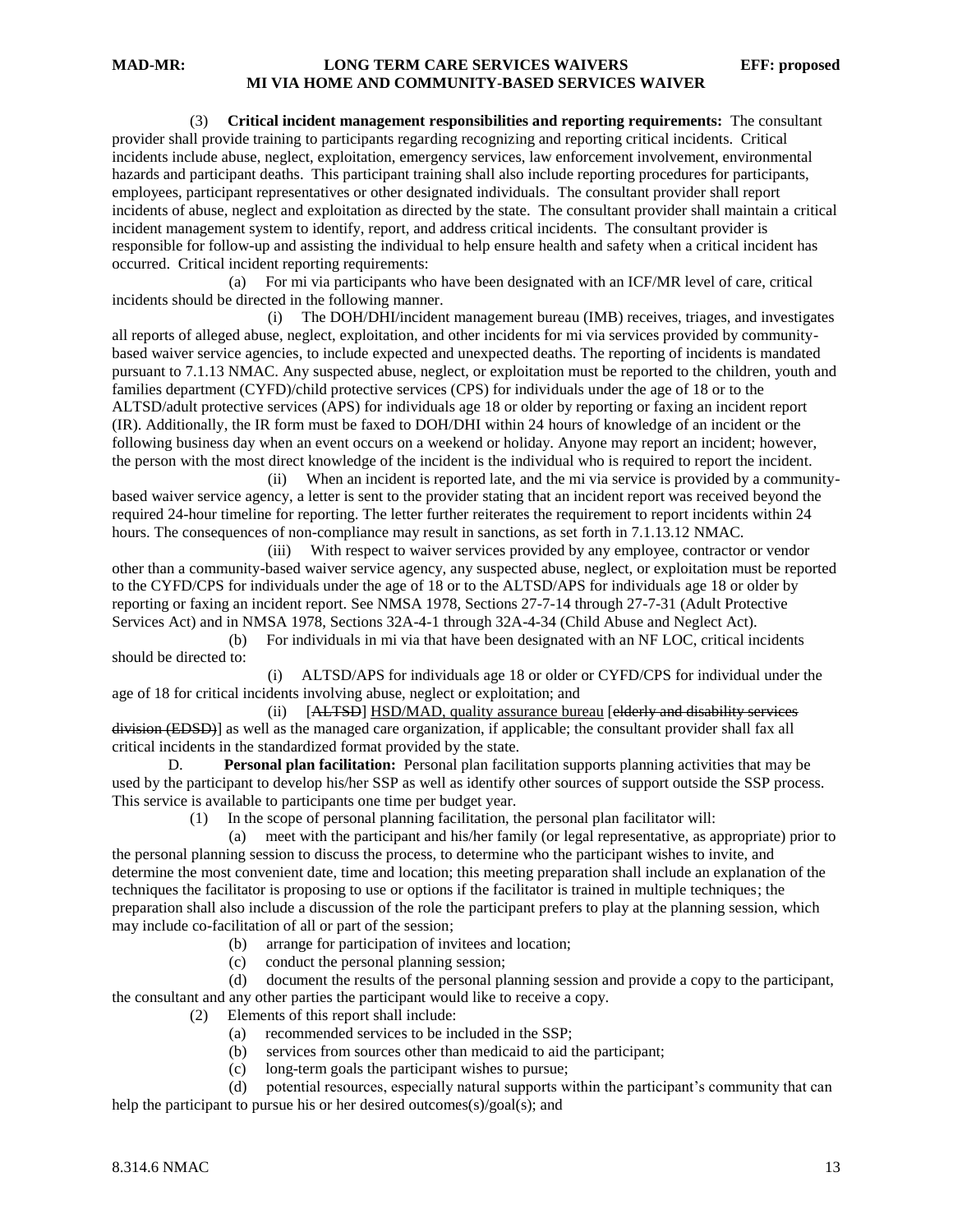(e) a list of any follow-up actions to take, including time lines.

 (3) Provide session attendees, including the participant, with an opportunity to provide feedback regarding the effectiveness of the session.

#### E. **Living supports:**

 (1) **Homemaker/direct support services:** Homemaker/direct support services are provided on an episodic or continuing basis to assist the participant with activities of daily living, performance of general household tasks, and enable the participant to accomplish tasks he/she would normally do for him/herself if he/she did not have a disability. Homemaker/direct support services are provided in the participant's home and in the community, depending on the participant's needs. The participant identifies the homemaker/direct support worker's training needs, and, if the participant is unable to do the training him/herself, the participant arranges for the needed training. Services are not intended to replace supports available from a primary caregiver.

 (a) Two or more participants living in the same residence, who are receiving services and supports from mi via will be assessed both independently and jointly to determine coverage of services and supports that are shared. Services and supports will be approved based on common needs and not individual needs, unless the TPA has assessed that there is an individual need for the services.

 (b) Personal care services are covered under the medicaid state plan as expanded EPSDT benefits for waiver participants under age 21.

 (2) **Home health aide services:** Home health aide services provide total care or assist an adult participant in all activities of daily living. Home health aide services assist the participant in a manner that will promote an improved quality of life and a safe environment for the participant. Home health aide services can be provided outside the participant's home. State plan home health aide services are intermittent and provided primarily on a short-term basis. Mi via home health aide services are hourly services for participants who need this service on a more long-term basis. Home health aide services are not duplicative of homemaker services. Home health aides may provide basic non-invasive nursing assistant skills within the scope of their practice. Homemakers do not have this ability to perform such tasks.

 (3) **Assisted living:** A residential service that includes personal care and supportive services (homemaker, chore, attendant services, meal preparation); medication oversight (to the extent permitted under state law); and 24-hour, on-site response capability to meet scheduled or unpredictable participant needs and to provide supervision, safety, and security.

 (a) Services also include social and recreational programming. Coverage does not include 24 hour skilled care or supervision or the cost of room or board.

 (b) Nursing and skilled therapy services are incidental, rather than integral, to the provision of assisted living services.

 (c) Services (other than those included in the bundle of "assisted living" services) provided by third parties must be coordinated with the assisted living provider.

 (d) Participants who access this service cannot utilize mi via homemaker/direct support, environmental modifications, emergency response, customized community supports and customized in-home living supports services because they are provided by assisted living services.

 (4) **Customized in-home living supports:** Customized in-home living supports are related to the participant's qualifying condition or disability and enable him/her to live in his /her apartment or house. [This is for] Services must be provided in homes/apartments owned or leased by the participant or in the participant's family home. [This is not available for a provider's home.] Customized in-home living supports are available for adult participants who are at least 18 years old.

 (a) These services and supports are provided in the participant's home and are individually designed to instruct or enhance home living skills as well as address health and safety.

 (b) Customized in-home living supports include assistance with activities of daily living and assistance with the acquisition, restoration, or retention of independent living skills. This service is provided on a regular basis at least four or more hours per day one or more days per week as specified in the service plan.

 (c) Participants receiving customized in-home living supports may not use homemaker/direct support or home health aide services because they are provided by customized in-home living supports.

### F. **Community membership supports:**

 (1) **Community direct support:** Community direct support providers deliver support to the participant to identify, develop and maintain community connections and access social [, educational, recreational and leisure] and educational options.

 (a) The community direct support provider may be a skilled independent contractor or a hired employee depending on the level of support needed by the participant to access the community.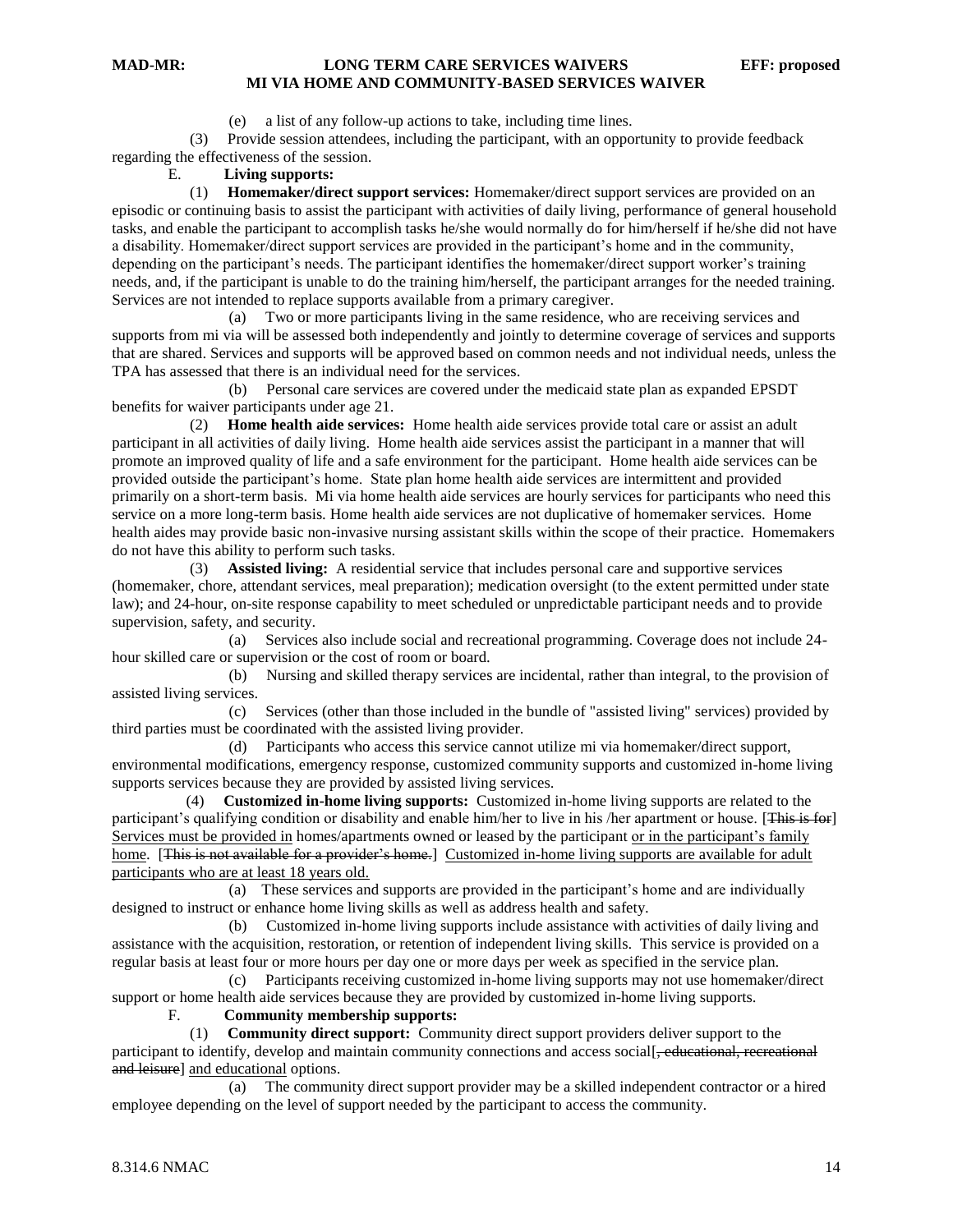(b) The community direct support provider may instruct and model social behavior necessary for the participant to interact with community members or in groups, provide assistance in ancillary tasks related to community membership, provide attendant care and help the participant schedule, organize and meet expectations related to chosen community activities.

(c) Community direct support services include:

(i) provide assistance to the participant outside of his/her residence and segregated

facilities;

communities;

(ii) promote the development of social relationships and build connections within local

 (iii) support the participant in having frequent opportunities to expand roles in the community to increase and enhance natural supports, networks, friendships and build a sense of belonging; and (iv) assist in the development of skills and behaviors that strengthen the participant's

connection with his or her community.

 (d) The skills to assist someone in a community setting may be different than those for assisting a person at home. The provider will:

 (i) demonstrate knowledge of the local community and resources within that community that are identified by the participant on the SSP; and

 (ii) be aware of the participant's barriers to communicating and maintaining health and safety while in the community setting.

 (2) **Employment supports:** Employment supports include job development, support to find a job, and job coaching after available vocational rehabilitation supports have been exhausted. The job coach provides training, skill development, and employer consultation that a participant may require while learning to perform specific work tasks on the job; co-worker training; job site analysis; situational or vocational assessments and profiles; education of the participant and co-workers on rights and responsibilities; and benefits counseling.

 (a) Job development is a service provided to participants by skilled staff. The service has five components:

- (i) job identification and development activities;
- (ii) employer negotiations;
- (iii) job restructuring;
- (iv) job sampling; and
- (v) job placement.

 (b) Employment supports will be provided by staff at current or potential work sites. When supported employment services are provided at a work site where persons without disabilities are employed, payment is made only for the adaptations, supervision and training required by participants receiving waiver services as a result of their disabilities, but does not include payment for the supervisory activities rendered as a normal part of the business setting.

 (c) Documentation is maintained in the file of each participant receiving this service that the service is not available under a program funded under section 110 of the Rehabilitation Act of 1973 or IDEA.

 (d) FFP is not claimed for incentive payments, subsidies, or unrelated vocational training expenses such as the following:

 (i) incentive payments made to an employer to encourage or subsidize the employer's participation in a supported employment program;

- (ii) payments that are passed through to users of supported employment programs; or
- (iii) payments for training that is not directly related to an individual's supported

employment program;

(iv) FFP cannot be claimed to defray expenses associated with starting up or operating a

business.

 (3) **Customized community supports:** Customized community supports can include participation in congregate community day programs and centers that offer functional meaningful activities that assist with acquisition, retention, or improvement in self-help, socialization and adaptive skills. Customized community supports may include adult day habilitation, adult day health and other day support models. Customized community supports are provided in community day program facilities and centers and can take place in non-institutional and non-residential settings. These services are provided at least four or more hours per day one or more days per week as specified in the participant's SSP.

G**. Health and wellness:**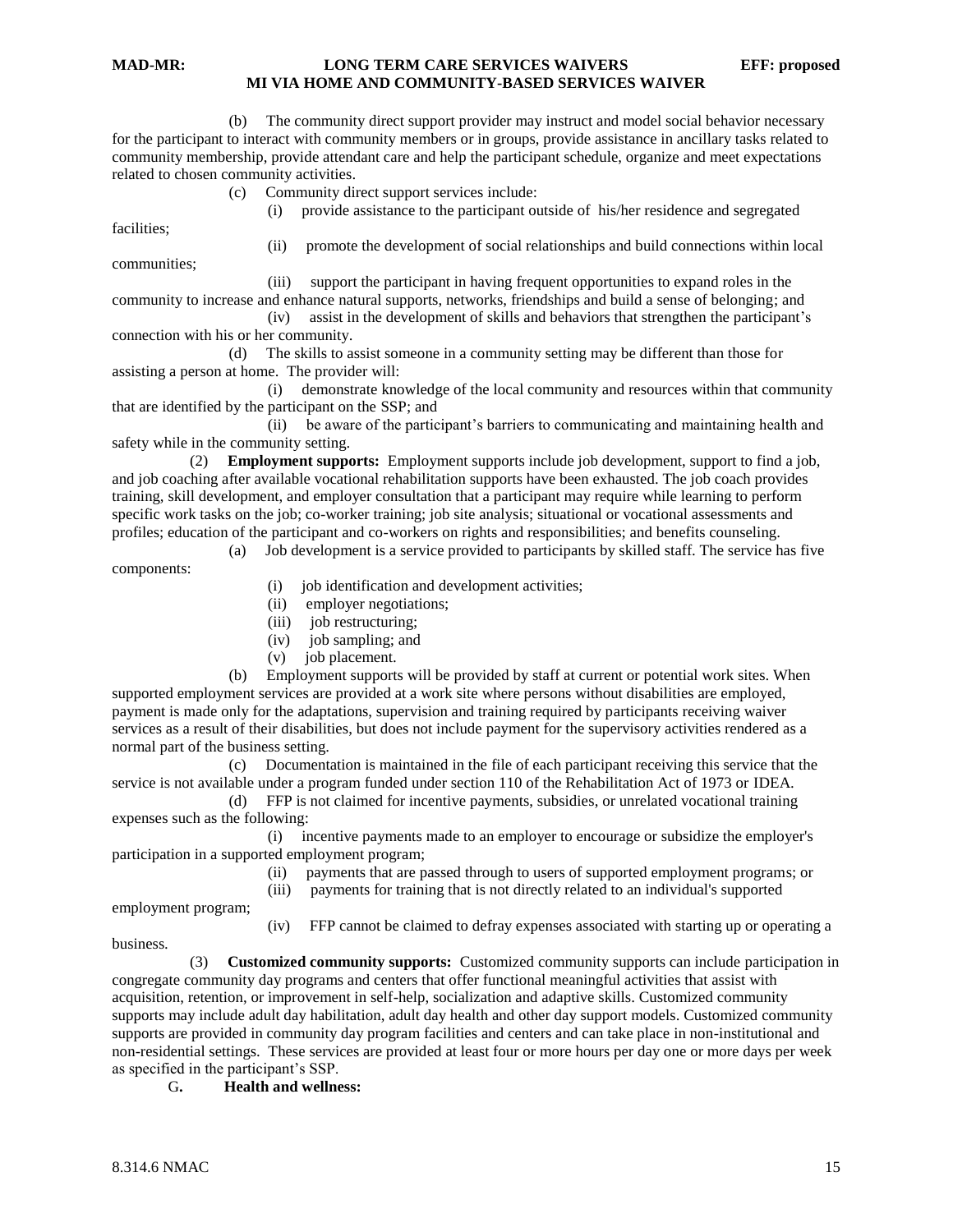(1) **Extended state plan skilled therapy for adults:** Extended state plan skilled therapy for adults includes physical therapy, occupational therapy or speech language therapy. Services are provided when state plan skilled therapy services are exhausted. Adults on mi via access therapy services under the state plan for acute and temporary conditions that are expected to improve significantly in a reasonable and generally predictable period of time. Therapy services provided to adults in mi via focus on improving functional independence, health maintenance, community integration, socialization, and exercise, or enhance support and normalization of family relationships.

 (a) **Physical therapy:** Diagnosis and management of movement dysfunction and the enhancement of physical and functional abilities. Physical therapy addresses the restoration, maintenance and promotion of optimal physical function, wellness and quality of life related to movement and health. Physical therapy activities do the following:

- (i) increase, maintain or reduce the loss of functional skills;
- (ii) treat a specific condition clinically related to a participant's disability;
- (iii) support the participant's health and safety needs; or

 (v) identify, implement, and train on therapeutic strategies to support the participant and his/her family or support staff consistent with the participant's SSP desired outcomes and goals.

**Occupational therapy:** Diagnosis, assessment, and management of functional limitations intended to assist adults to regain, maintain, develop, and build skills that are important for independence, functioning, and health. Occupational therapy services typically include:

(i) customized treatment programs to improve the participant's ability to perform daily

activities;

- (ii) comprehensive home and job site evaluations with adaptation recommendations;
- (iii) skills assessments and treatment;
- (iv) assistive technology recommendations and usage training;
- (v) guidance to family members and caregivers;
- (vi) increasing or maintaining functional skills or reducing the loss of functional skills;
- (vii) treating specific conditions clinically related to a participant's developmental

disability;

(viii) support for the participant's health and safety needs, and

(ix) identifying, implementing, and training therapeutic strategies to support the participant and his/her family or support staff consistent with the participant's SSP desired outcomes and goals.

 (c) **Speech and language pathology:** Diagnosis, counseling and instruction related to the development and disorders of communication including speech fluency, voice, verbal and written language, auditory comprehension, cognition, swallowing dysfunction, oral pharyngeal or laryngeal, and sensor motor competencies. Speech language pathology is also used when a participant requires the use of an augmentative communication device. Based upon therapy goals, services may be delivered in an integrated natural setting, clinical setting or in a group. Services are intended to:

 (i) improve or maintain the participant's capacity for successful communication or to lessen the effects of the participant's loss of communication skills; or

 (ii) improve or maintain the participant's ability to eat foods, drink liquids, and manage oral secretions with minimal risk of aspiration or other potential injuries or illness related to swallowing disorders;

 (iii) identify, implement and train therapeutic strategies to support the participant and his/her family or support staff consistent with the participant's SSP desired outcomes and goals.

 (d) **Behavior support consultation:** Behavior support consultation services consist of functional support assessments, treatment plan development, and training and support coordination for a participant related to behaviors that compromise a participant's quality of life. Based on the participant's SSP, services are delivered in an integrated, natural setting, or in a clinical setting. Behavior support consultation:

 (i) informs and guides the participant's service and support employees/vendors toward understanding the contributing factors to the participant's behavior;

 (ii) identifies support strategies to ameliorate contributing factors with the intention of enhancing functional capacities, adding to the provider's competency to predict, prevent and respond to interfering behavior and potentially reducing interfering behavior(s);

(iii) supports effective implementation based on a functional assessment and SSP;

(iv) collaborates with medical and ancillary therapies to promote coherent and

coordinated services addressing behavioral issues, and to limit the need for psychotherapeutic medications; and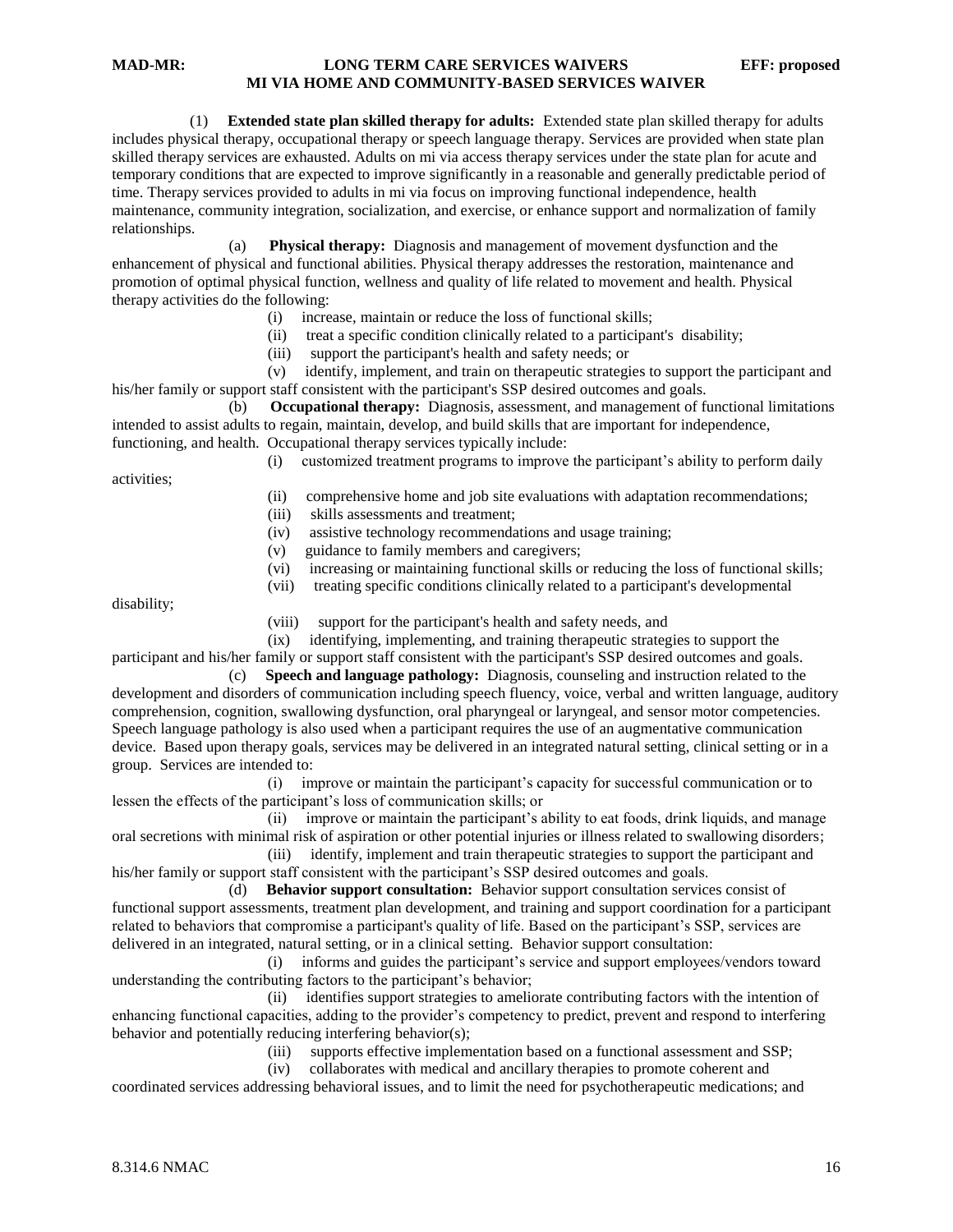(v) monitors and adapts support strategies based on the response of the participant and his/her service and support providers.

 (e) **Nutritional counseling:** Nutritional counseling services include assessment of the participant's nutritional needs, development or revision of the participant's nutritional plan, counseling and nutritional intervention and observation and technical assistance related to implementation of the nutritional plan.

 (f) **Private duty nursing for adults:** Private duty nursing for adults includes activities, procedures, and treatment for a participant's physical condition, physical illness or chronic disability. Services include medication management, administration and teaching, aspiration precautions, feeding tube management, gastrostomy and jejunostomy, skin care, weight management, urinary catheter management, bowel and bladder care, wound care, health education, health screening, infection control, environmental management for safety, nutrition management, oxygen management, seizure management and precautions, anxiety reduction, staff supervision, behavior and self-care assistance.

 (2) **Specialized therapies:** Specialized therapies are non-experimental therapies or techniques that have been proven effective for certain conditions. Experimental or investigational procedures, technologies or therapies and those services covered as a medicaid state plan benefit are excluded. Services in this category include the following therapies:

 (a) **Acupuncture:** Acupuncture is a distinct system of primary health care with the goal of prevention, cure, or correction of any disease, illness, injury, pain or other physical or mental condition by controlling and regulating the flow and balance of energy, form and function to restore and maintain physical health and increased mental clarity. Acupuncture may provide effective pain control, decreased symptoms of stress, improved circulation and a stronger immune system, as well as other benefits. See acupuncture and oriental medicine practitioners 16.2.1 NMAC.

 (b) **Biofeedback:** Biofeedback uses visual, auditory or other monitors to feed back to patients physiological information of which they are normally unaware. This technique enables an individual to learn how to change physiological, psychological and behavioral responses for the purposes of improving emotional, behavioral, and cognitive health and performance. The use of biofeedback may assist in strengthening or gaining conscious control over the above processes in order to self-regulate. Biofeedback therapy is also useful for muscle re-education of specific muscle groups or for treating pathological muscle abnormalities of spasticity, incapacitating muscle spasm, or weakness.

 (c) **Chiropractic:** Chiropractic care is designed to locate and remove interference with the transmissions or expression of nerve forces in the human body by the correction of misalignments or subluxations of the vertebral column and pelvis, for the purpose of restoring and maintaining health for treatment of human disease primarily by, but not limited to, adjustment and manipulation of the human structure. Chiropractic therapy may positively affect neurological function, improve certain reflexes and sensations, increase range of motion, and lead to improved general health. See [chiropractitioners] 16.4.1 NMAC.

 (d) **Cognitive rehabilitation therapy:** Cognitive rehabilitation therapy services are designed to improve cognitive functioning by reinforcing, strengthening, or reestablishing previously learned patterns of behavior, or establishing new patterns of cognitive activity or compensatory mechanisms for impaired neurological systems. Treatments may be focused on improving a particular cognitive domain such as attention, memory, language, or executive functions. Alternatively, treatments may be skill-based, aimed at improving performance of activities of daily living. The overall goal is to restore function in a cognitive domain or set of domains or to teach compensatory strategies to overcome specific cognitive problems.

 (e) **Hippotherapy:** Hippotherapy is a physical, occupational, and speech-language therapy treatment strategy that utilizes equine movement as part of an integrated intervention program to achieve functional outcomes. Hippotherapy applies multidimensional movement of a horse for individuals with movement dysfunction and may increase mobility and range of motion, decrease contractures and aid in normalizing muscle tone. Hippotherapy requires that the individual use cognitive functioning, especially for sequencing and memory. Individuals with attention deficits and behavior problems are redirecting attention and behaviors by focusing on the activity. Hippotherapy involves therapeutic exercise, neuromuscular education, kinetic activities, therapeutic activities, sensory integration activities, and individual speech therapy. The activities may also help improve respiratory function and assist with improved breathing and speech production.

 (f) **Massage therapy:** Massage therapy is the assessment and treatment of soft tissues and their dysfunctions for therapeutic purposes primarily for comfort and relief of pain. It includes gliding, kneading, percussion, compression, vibration, friction, nerve strokes, stretching the tissue and exercising the range of motion, and may include the use of oils, salt glows, hot or cold packs or hydrotherapy. Massage increases the circulation, helps loosen contracted, shortened muscles and can stimulate weak muscles to improve posture and movement,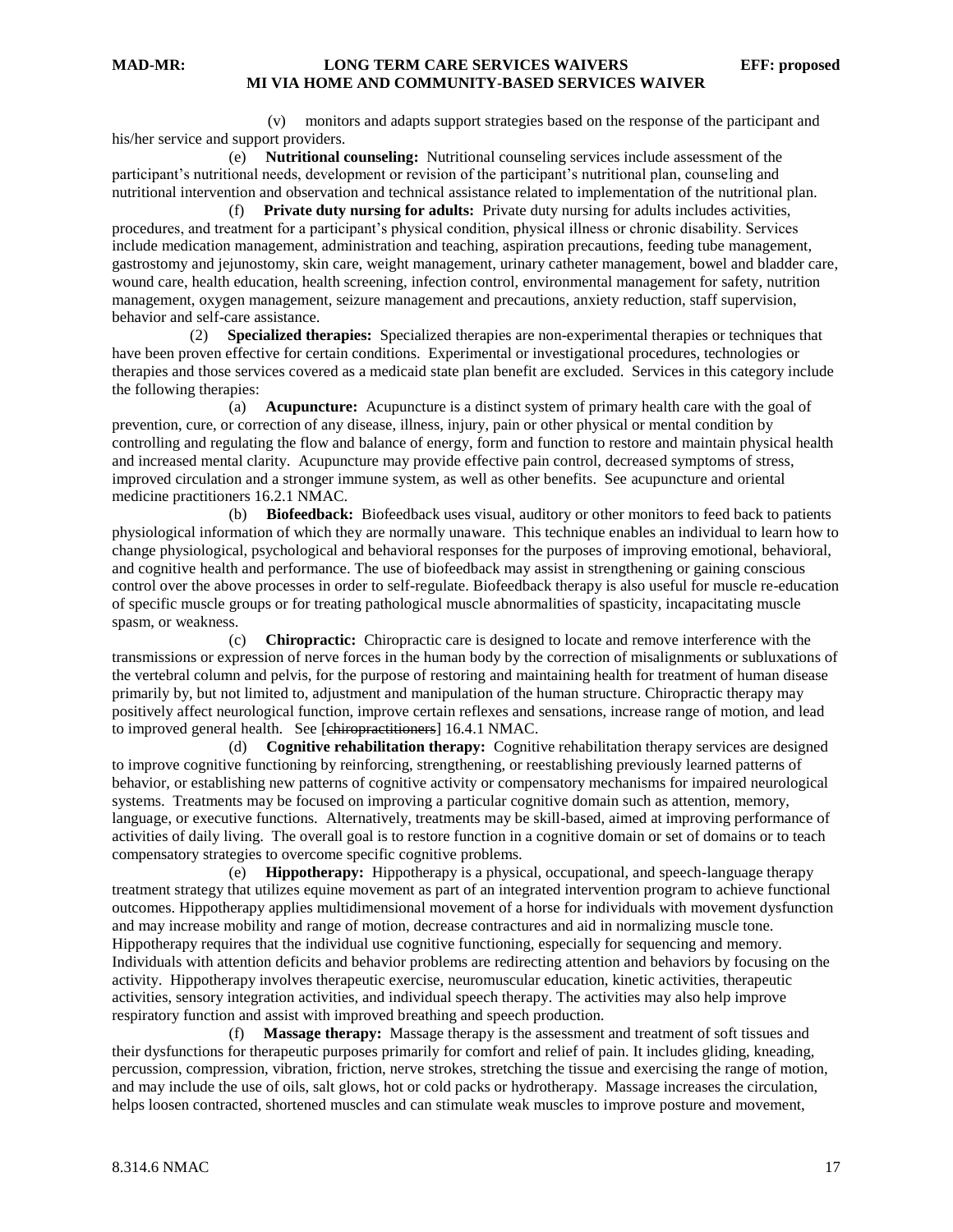improves range of motion and reduces spasticity. Massage therapy may increase, or help sustain, an individual's ability to be more independent in the performance of activities of daily living; thereby, decreasing dependency upon others to perform or assist with basic daily activities. See massage therapists 16.7.1 NMAC.

 (g) **Naprapathy:** Naprapathy focuses on the evaluation and treatment of neuromusculoskeletal conditions, and is a system for restoring functionality and reducing pain in muscles and joints. The therapy uses manipulation and mobilization of the spine and other joints, and muscle treatments such as stretching and massage. Based on the concept that constricted connective tissue (ligaments, muscles, and tendons) interfere with nerve, blood, and lymph flow, naprapathy uses manipulation of connective tissue to open these channels of body function. See naprapathic practitioners 16.6.1 NMAC.

 (h) **Native American healers:** Native American healing therapies encompass a wide variety of culturally-appropriate therapies that support participants in their communities by addressing their physical, emotional and spiritual health. Treatments may include prayer, dance, ceremony, song, plant medicines, foods, participation in sweat lodges, and the use of meaningful symbols of healing, such as the medicine wheel or other sacred objects.

 (i) **Play therapy:** Play therapy is a variety of play and creative arts techniques ("the play therapy tool-kit") utilized to alleviate chronic, mild and moderate psychological and emotional conditions in children that are causing behavioral problems or are preventing children from realizing their potential. The play therapist works integratively using a wide range of play and creative arts techniques, mostly responding to the child's wishes.

#### H. **Other supports:**

 (1) **Transportation:** Transportation services are offered to enable participants to gain access to services, activities, and resources, as specified by the SSP. Transportation services under the waiver are offered in accordance with the participant's SSP. Transportation services provided under the waiver are non-medical in nature whereas transportation services provided under the medicaid state plan are to transport participants to medically necessary physical and behavioral health services. Payment for mi via transportation services is made to the participant's individual transportation employee or to a public or private transportation service vendor. Payment cannot be made to the participant. Whenever possible, family, neighbors, friends, or community agencies who can provide this service without charge shall be identified in the SSP and utilized.

 (2) **Emergency response services:** Emergency response services provide an electronic device that enables a participant to secure help in an emergency at home and avoid institutionalization. The participant may also wear a portable help button to allow for mobility. The system is connected to the participant's phone and programmed to signal a response center when a help button is activated. The response center is staffed by trained professionals. Emergency response services include:

- (a) testing and maintaining equipment;
- (b) training participants, caregivers and first responders on use of the equipment;
- (c) 24-hour monitoring for alarms;
- (d) checking systems monthly or more frequently, if warranted by electrical outages, severe

weather, etc.;

(e) reporting emergencies and changes in the participant's condition that may affect service

(f) ongoing emergency response service is covered, but initial set up and installation is not.

 (3) **Respite:** Respite is a family support service, the primary purpose of which is to give the primary, unpaid caregiver time away from his/her duties. Respite services include assisting the participant with routine activities of daily living (e.g., bathing, toileting, preparing or assisting with meal preparation and eating), enhancing self-help skills, and providing opportunities for leisure, play and other recreational activities; assisting the participant to enhance self-help skills, leisure time skills and community and social awareness; providing opportunities for community and neighborhood integration and involvement; and providing opportunities for the participant to make his/her own choices with regard to daily activities. Respite services are furnished on a shortterm basis and can be provided in the participant's home, the provider's home, in a community setting of the family's choice (e.g., community center, swimming pool and park) or at a center in which other individuals are provided care. FFP is not claimed for the cost of room and board as part of respite services.

 (4) **Related goods:** Related goods are equipment, supplies or fees and memberships, not otherwise provided through mi via, the medicaid state plan, or medicare.

 (a) Related goods must address a need identified in the participant's SSP and meet the following requirements:

(i) be responsive to the participant's qualifying condition or disability; and

delivery; and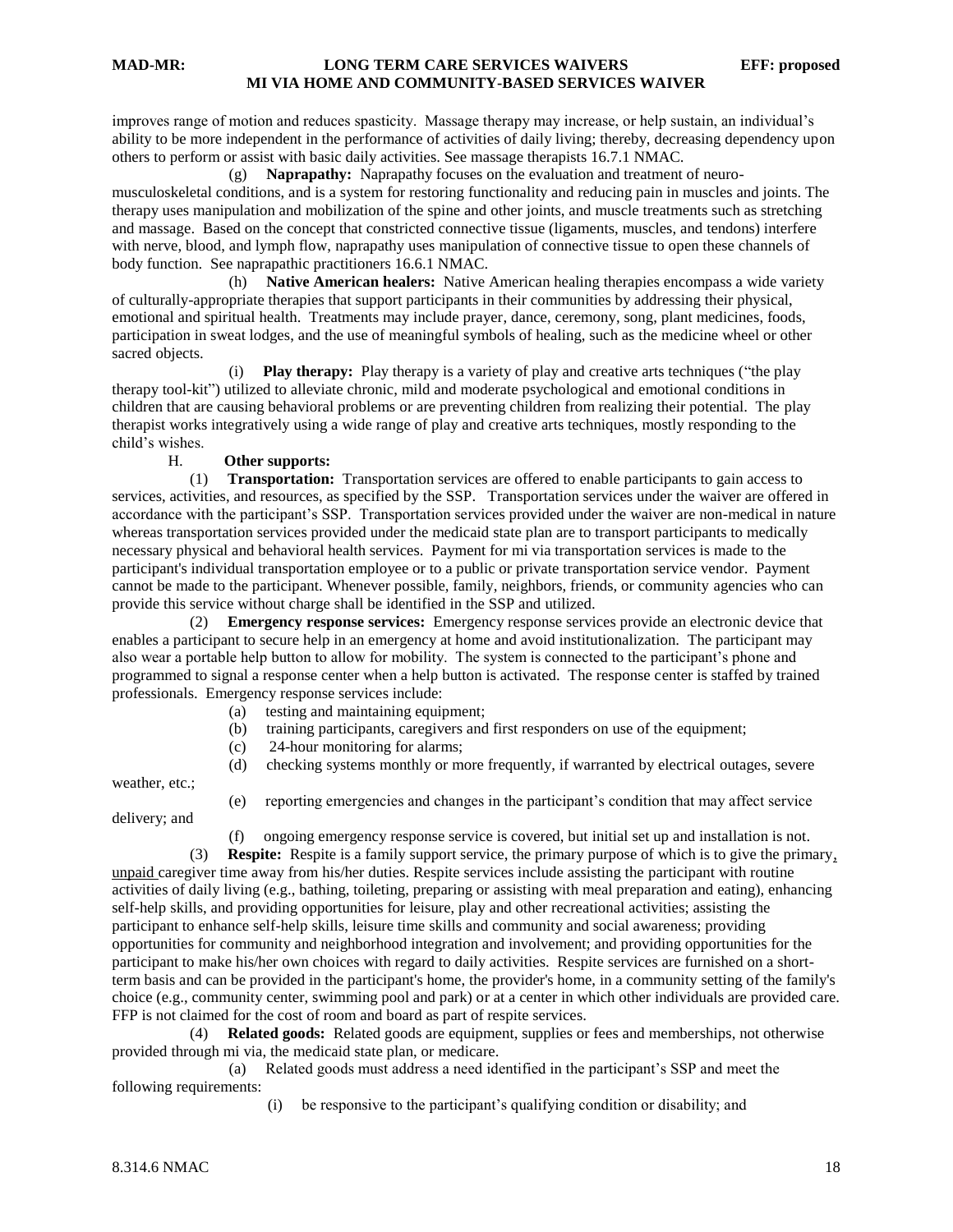- (ii) meet the participant's clinical, functional, medical or habilitative needs; and
- (iii) supports the participant to remain in the community and reduces the risk for

institutionalization; and

(iv) promote personal safety and health; and afford the participant an accommodation for

greater independence; and

- (v) decrease the need for other medicaid services; and
- (vi) accommodate the participant in managing his/her household; or
- (vii) facilitate activities of daily living.

 (b) Related goods must be documented in the SSP, comply with Paragraph (3) of Subsection D of 8.314.6.17 NMAC, and be approved by the TPA. The cost and type of related good is subject to approval by the TPA. Participants are not guaranteed the exact type and model of related good that is requested. The consultant, TPA or the state can work with the participant to find other (including less costly) alternatives.

 (c) The related goods must not be available through another source and the participant must not have the personal funds needed to purchase the goods.

- (d) These items are purchased from the participant's AAB.
- (e) Experimental or prohibited treatments and goods are excluded.

 (5) **Environmental modifications:** Environmental modification services include the purchase and installation of equipment or making physical adaptations to a participant's residence that are necessary to ensure the health, safety, and welfare of the participant or enhance the participant's level of independence.

(a) Adaptations include the installation of ramps and grab-bars; widening of

doorways/hallways; installation of specialized electric and plumbing systems to accommodate medical equipment and supplies; lifts/elevators; modification of bathroom facilities such as roll-in showers, sink, bathtub, and toilet modifications, water faucet controls, floor urinals and bidet adaptations and plumbing; turnaround space adaptations; specialized accessibility/safety adaptations/additions; trapeze and mobility tracks for home ceilings; automatic door openers/doorbells; voice-activated, light-activated, motion-activated and electronic devices; fire safety adaptations; air filtering devices; heating/cooling adaptations; glass substitute for windows and doors; modified switches, outlets or environmental controls for home devices; and alarm and alert systems or signaling devices.

 (b) All services shall be provided in accordance with applicable federal, state, and local building codes.

 (c) Excluded are those adaptations or improvements to the home that are of general utility and are not of direct medical or remedial benefit to the participant, such as fences, storage sheds or other outbuildings. Adaptations that add to the total square footage of the home are excluded from this benefit except when necessary to complete an adaptation.

 (d) The environmental modification provider must: ensure proper design criteria is addressed in the planning and design of the adaptation;[ provide or secure licensed insured and bonded contractor(s) or approved  $\overline{\text{vendor}}(s)$  to provide] be a licensed and insured contractor(s) or approved vendor(s) that provides construction/remodeling services; provide administrative and technical oversight of construction projects; provide consultation to family members, waiver providers and contractors concerning environmental modification projects to the participant's residence; and inspect the final environmental modification project to ensure that the adaptations meet the approved plan submitted for environmental adaptation.

 (e) Environmental modifications are managed by professional staff available to provide technical assistance and oversight to environmental modification projects.

 (f) Environmental modification services are limited to \$7,000 every five years. Environmental modifications must be approved by the TPA.

 (g) Environmental modifications are paid from a funding source separate from the AAB. [8.314.6.15 NMAC - Rp, 8.314.6.15 NMAC, 4-1-11; A, 4-1-12]

**8.314.6.16 NON-COVERED SERVICES:** Non-covered services include, but are not limited to the following:

A. services covered by the medicaid state plan (including EPSDT), medicaid school-based services, medicare and other third-parties;

B. any service or good, the provision of which would violate federal or state statutes, regulations or guidance;

C. formal academic degrees or certification-seeking education, educational services covered by IDEA or vocational training provided by DVR;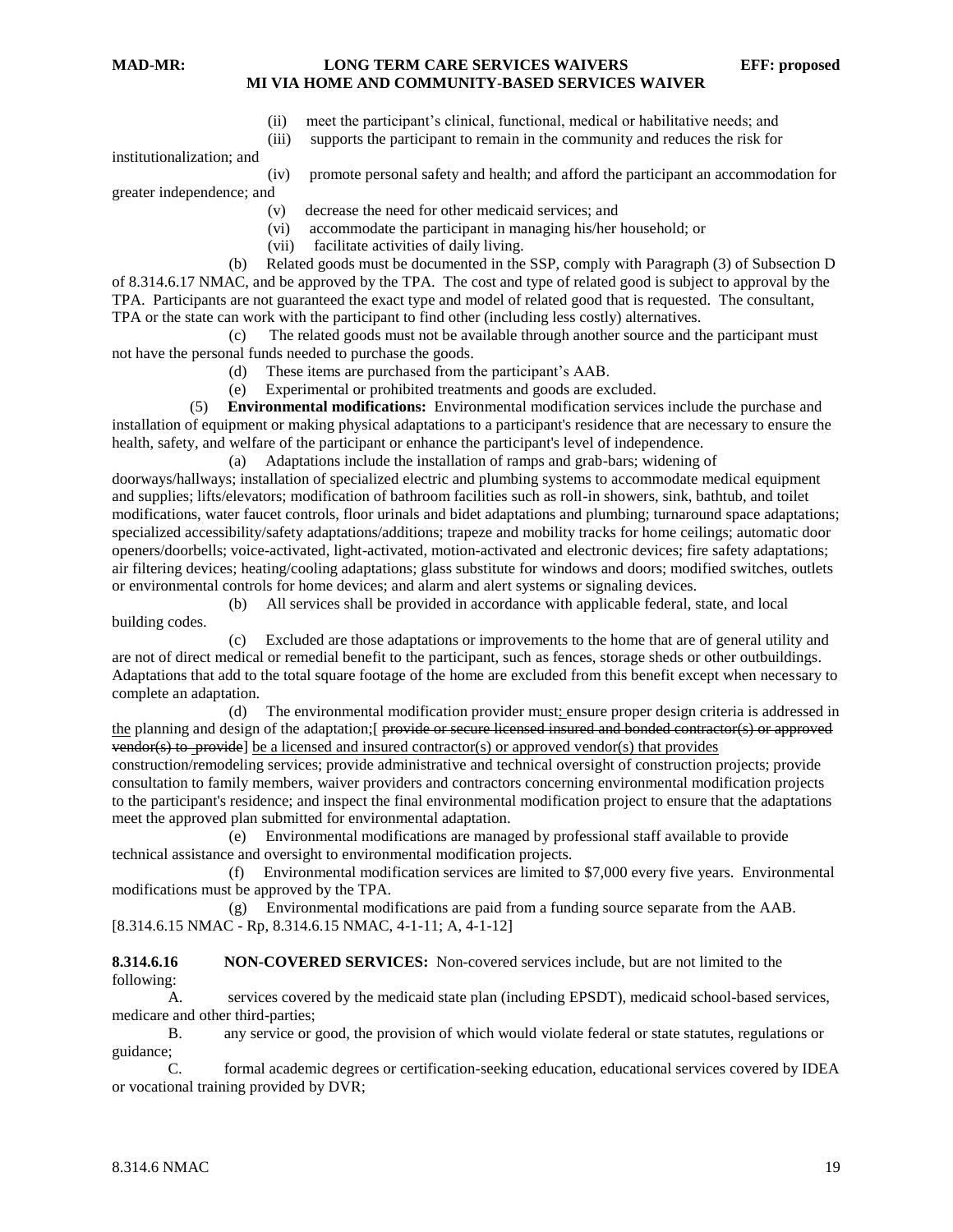D. room and board, meaning shelter expenses, including property-related costs, such as rental or purchase of real estate and furnishing, maintenance, utilities and utility deposits, and related administrative expenses; utilities include gas, electricity, propane, fire wood, wood pellets, water, sewer, and waste management;

E. experimental or investigational services, procedures or goods, as defined in 8.325.6 NMAC;

F. any goods or services that a household that does not include a person with a disability would be expected to pay for as a routine household expense;

G. any goods or services that are to be used primarily for recreational or diversional purposes;

H. personal goods or items not related to the disability;

I. [service animals and the costs of maintaining service animals, with the exception of training and certification] animals and costs of maintaining animals including the purchase of food, veterinary visits, grooming and boarding but with the exception of training and certification for service dogs;

J. gas cards and gift cards;<br>K. purchase of insurance, su

purchase of insurance, such as car, health, life, burial, renters, home-owners, service warrantees or other such policies;

L. purchase of a vehicle, and long-term lease or rental of a vehicle;

M. purchase of recreational vehicles, such as motorcycles, campers, boats or other similar items;

N. firearms, ammunition or other weapons;

O. gambling, games of chance (such as bingo or lottery), alcohol, tobacco, or similar items;

P. vacation expenses, including airline tickets, cruise ship or other means of transport, guided tours, meals, hotel, lodging or similar recreational expenses;

Q. purchase of usual and customary furniture and home furnishings, *unless* adapted to the participant's disability or use, or of specialized benefit to the participant's condition; requests for adapted or specialized furniture or furnishings must include a recommendation from the participant's health care provider and, when appropriate, a denial of payment from any other source;

[R. purchase of food, maintenance, routine veterinary visits, medication, grooming and boarding for any therapeutic service or assistance animal;<br>
S. Durchase of any pet animal;

S. purchase of any pet animal, food, maintenance, routine veterinary visits, medication, grooming and boarding costs associated with maintaining any pet;]

[T.] R. regularly scheduled upkeep, maintenance and repairs of a home and addition of fences, storage sheds or other outbuildings, *except* upkeep and maintenance of modifications or alterations to a home which are an accommodation directly related to the participant's qualifying condition or disability;

[U.] S. regularly scheduled upkeep, maintenance and repairs of a vehicle, or tire purchase or replacement, *except* upkeep and maintenance of modifications or alterations to a vehicle or van, which is an accommodation directly related to the participant's qualifying condition or disability; requests must include documentation that the adapted vehicle is the participant's primary means of transportation;

[V.] T. clothing and accessories, except specialized clothing based on the participant's disability or condition;

[W<sub>re</sub>] U. training expenses for paid employees;

[X.] V. conference or class fees may be covered for participants or unpaid caregivers, but costs associated with such conferences or class cannot be covered, including airfare, lodging or meals;

 $[\frac{V}{V}]$  W. consumer electronics such as computers, printers and fax machines, or other electronic equipment that does not meet the criteria specified in Subsection A of 8.314.6.15 NMAC. No more than one of each type of item may be purchased at one time, and consumer electronics may not be replaced more frequently than once every three years;

[Z.] X. cell phone services that include: fees for data; or more than one cell phone line per participant; and

Y. if a participant requests a good or service, the consultant TPA and the state can work with the participant to find other (including less costly) alternatives.

[8.314.6.16 NMAC - Rp, 8.314.6 NMAC, 4-1-11; A, 4-1-12]

#### **8.314.6.17 SERVICE AND SUPPORT PLAN (SSP) AND AUTHORIZED ANNUAL BUDGET(AAB):**

An SSP and an annual budget request are developed at least annually by the mi via participant in collaboration with the participant's consultant and others that the participant invites to be part of the process. The consultant serves in a supporting role to the mi via participant, assisting the participant to understand mi via, and with developing and implementing the SSP and the AAB. The SSP and annual budget request are developed and implemented in accordance with the mi via program rules and service standards and submitted to the TPA for final approval. Upon final approval the annual budget request becomes an AAB.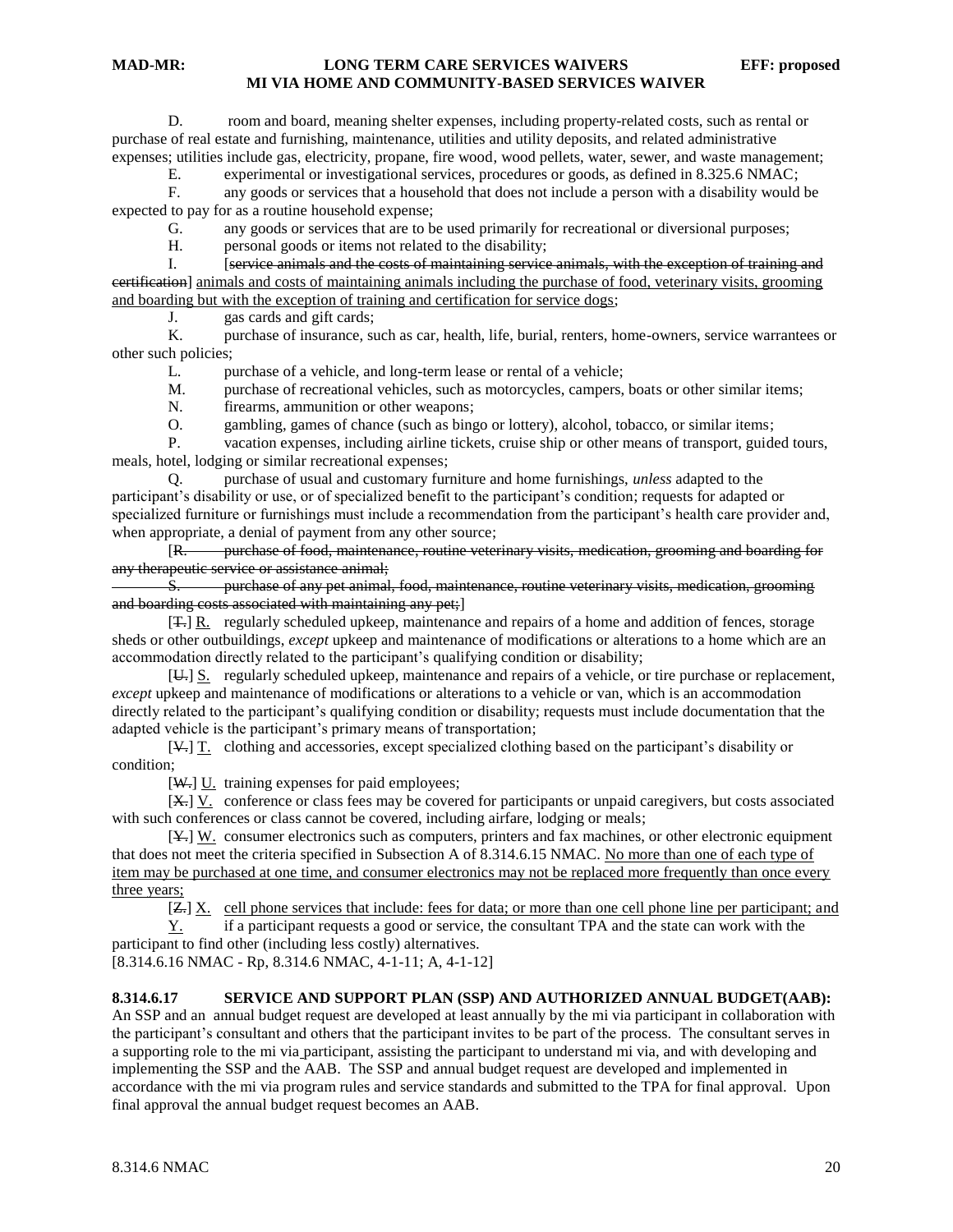A. **SSP development process:** For development of the participant-centered service plan, the planning meetings are scheduled at times and locations convenient to the participant. The state obtains information about participant strengths, capacities, preferences, desired outcomes and risk factors through the LOC assessment and the planning process that is undertaken between the consultant and participant to develop the participant's SSP. If the participant chooses to purchase personal plan facilitation services, that assessment information would also be used in developing the SSP.

### (1) **Assessments:**

 (a) Assessment activities that occur prior to the SSP meeting assist in the development of an accurate and functional plan. The functional assessments conducted during the LOC determination process address the following needs of a person: medical, adaptive behavior skills, nutritional, functional, community/social and employment; LOC assessments are conducted in person and take place in the applicant/participant's home, an agreed upon location or an inpatient setting.

 (b) Assessments occur on an annual basis or during significant changes in circumstance or at the time of the LOC determination. After the assessments are completed, the results are made available to the participant and his/her consultant for use in planning.

 (c) The participant and the consultant will assure that the SSP addresses the information and concerns, if any, identified through the assessment process.

 (d) Participant/employer self assessments are completed prior to SSP meetings (participant/employer self assessments may be revised during the year to address any life changes). The SSP must address areas of need, as recognized in the participant/employer self-assessment.

#### (2) **Pre-planning:**

 (a) The consultant contacts the participant upon his/her choosing mi via to provide information regarding mi via, including the range and scope of choices and options, as well as the rights, risks, and responsibilities associated with self-direction.

 (b) The consultant discusses areas of need to address on the participant's SSP. The consultant provides support during the annual recertification process to assist with completing medical and financial eligibility in a timely manner.

 (c) Personal plan facilitators are optional supports. To assist in pre-planning, the participant is also able to access an approved provider to develop a personal plan.

(3) **SSP components:** The SSP contains:

 (a) the waiver services that are furnished to the mi via participant, the projected amount, frequency and duration, and the type of provider who furnishes each service;

 (i) the SSP must describe in detail how the services or goods relate to the participant's qualifying condition or disability;

 (ii) the SSP must describe how the services and goods support the participant to remain in the community and reduce his/her risk of institutionalization; and

(iii) the SSP must specify the hours of services to be provided and payment

arrangements;

(b) other services needed by the mi via participant regardless of funding source, including state

plan services;

- (c) informal supports that complement waiver services in meeting the needs of the participant;
- (d) methods for coordination with state plan services and other public programs;

(e) methods for addressing the participant's health care needs when relevant;

 (f) quality assurance criteria to be used to determine if the services and goods meet the participant's needs as related to his/her qualifying condition or disability;

(g) information, resources or training needed by the mi via participant and service providers;

(a) The participant receives an LOC assessment and local resource manual prior to the SSP

(h) methods to address the participant's health and safety, such as 24-hour emergency and

back-up services; and

(i) the IBA.

#### (4) **Service and support plan meeting:**

meeting.

(b) The participant may begin planning and drafting the SSP utilizing those tools prior to the

SSP meeting.

 (c) During the SSP meeting, the consultant assists the participant to ensure that the SSP addresses the participant's goals, health, safety and risks. The participant and the consultant will assure that the SSP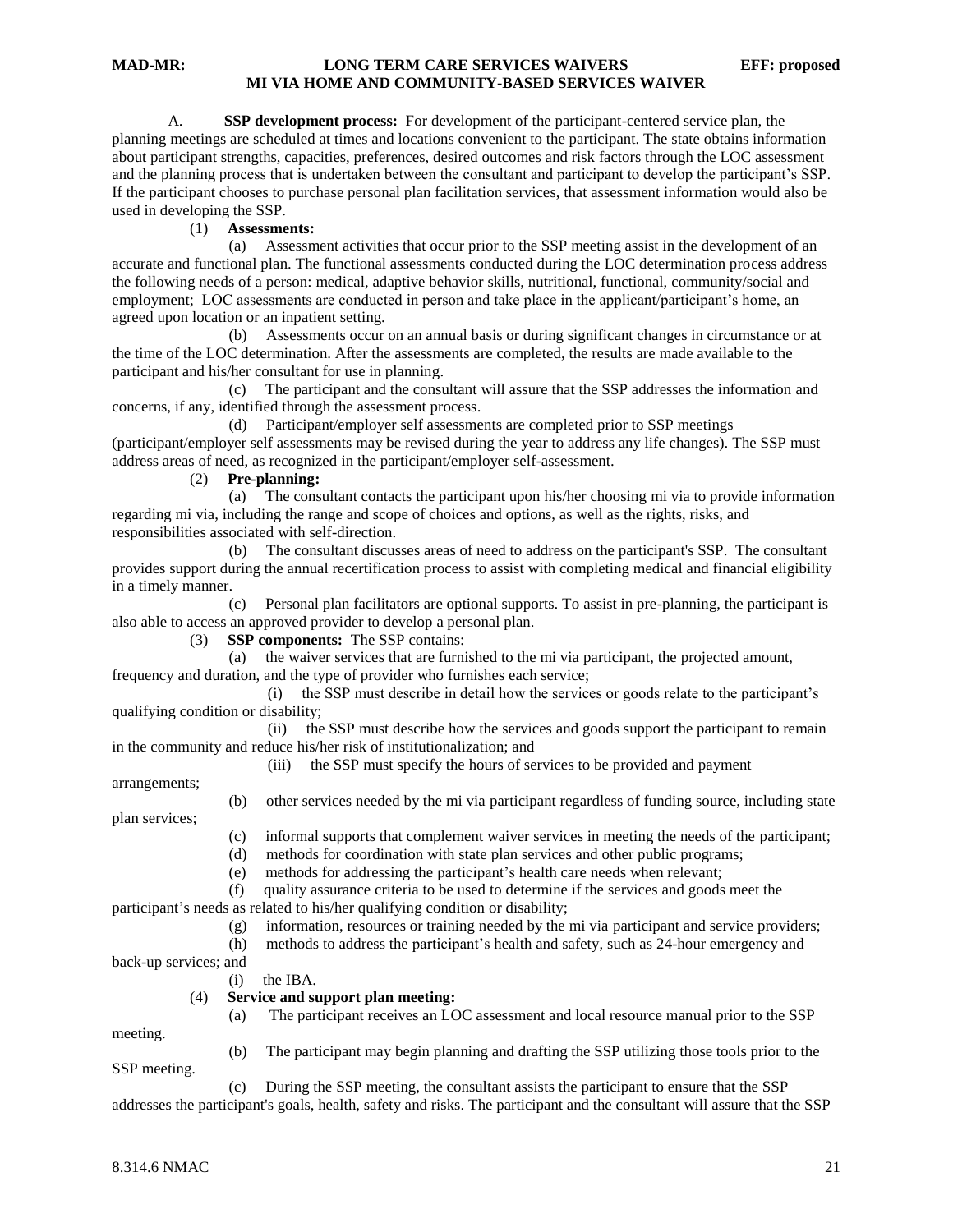waiver rules.

### **MAD-MR: LONG TERM CARE SERVICES WAIVERS EFF: proposed MI VIA HOME AND COMMUNITY-BASED SERVICES WAIVER**

addresses the information and concerns identified through the assessment process. The SSP must address the participant's health and safety needs before addressing other issues. The consultant ensures that:

 (i) the planning process addresses the participant's needs and goals in the following areas: health and wellness and accommodations or supports needed at home and in the community;

 (ii) services selected address the participant's needs as identified during the assessment process; needs not addressed in the SSP will be addressed outside the mi via program;

 (iii) the outcome of the assessment process for assuring health and safety is considered in the plan;

 (iv) services do not duplicate or supplant those available to the participant through the medicaid state plan or other programs;

(v) services are not duplicated in more than one service code;

(vi) job descriptions are complete for each provider and employee in the plan; job descriptions will include frequency, intensity and expected outcomes for the service;

 (vii) the quality assurance section of the SSP is complete and specifies the roles of the participant, consultant and any others listed in this section;

(viii) the responsibilities are assigned for implementing the plan;

(ix) the back-up plans are complete; and

(x) the SSP is submitted to the TPA after the SSP meeting, in compliance with mi via

B. **Individual budgetary allotment (IBA):** Each mi via participant's annual IBA is determined by the state as follows.

 (1) Budgetary allotments are based on calculations developed by the state for each mi via population group, including AIDS, former Disabled & Elderly (D&E) now CoLTS (c), DD or MF waiver, and BI category of eligibility, utilizing historical traditional waiver care plan authorized budgets within the population, minus the case management costs, and minus a 10 percent discount  $\frac{1}{2}$  the budget metholodogy is attached to this section of the NMAC as Attachment II].

 (2) The determination of each mi via participant's sub-group is based on a comprehensive assessment. The participant then receives the IBA available to that [sub-group] category of need, according to the participant's age<sup>[4]</sup> the IBA for each sub-group is attached to this section as Attachment III].

 (3) A mi via participant has the authority to expend the IBA through an AAB that is to be expended on a monthly basis and in accordance with the mi via rules and program service standards.

 (a) The current mi via rate schedule, available on the HSD MAD website under fee schedules, shall be used as a guide in evaluating proposed payment rates for services that are currently covered or similar to currently covered services. The participant must justify in writing the rate that he/she wishes to pay when that rate exceeds the rate schedule. The participant must include this justification with the SSP and annual budget request when it is submitted for approval.

 (b) The AAB shall contain goods and services necessary for health and safety (i.e. direct care services and medically related goods) which will be given priority over goods and services that are non-medical or not directly related to health and safety. This prioritization applies to the IBA, AAB, and any subsequent modifications.

C. **SSP review criteria:** Services and related goods identified in the participant's requested SSP may be considered for approval if the following requirements are met:

(1) the services or goods must be responsive to the participant's qualifying condition or disability;

and

 (2) the services or goods must address the participant's clinical, functional, medical or habilitative needs; and

(3) the services or goods must accommodate the participant in managing his/her household; or

(4) the services or goods must facilitate activities of daily living; or

(5) the services or goods must promote the participant's personal health and safety; and

(6) the services or goods must afford the participant an accommodation for greater independence; and

 (7) the services or goods must support the participant to remain in the community and reduce his/her risk for institutionalization; and

 (8) the services or goods must be documented in the SSP and advance the desired outcomes in the participant's SSP; and

 (9) the SSP contains the quality assurance criteria to be used to determine if the service or goods meet the participant's need as related to the qualifying condition or disability; and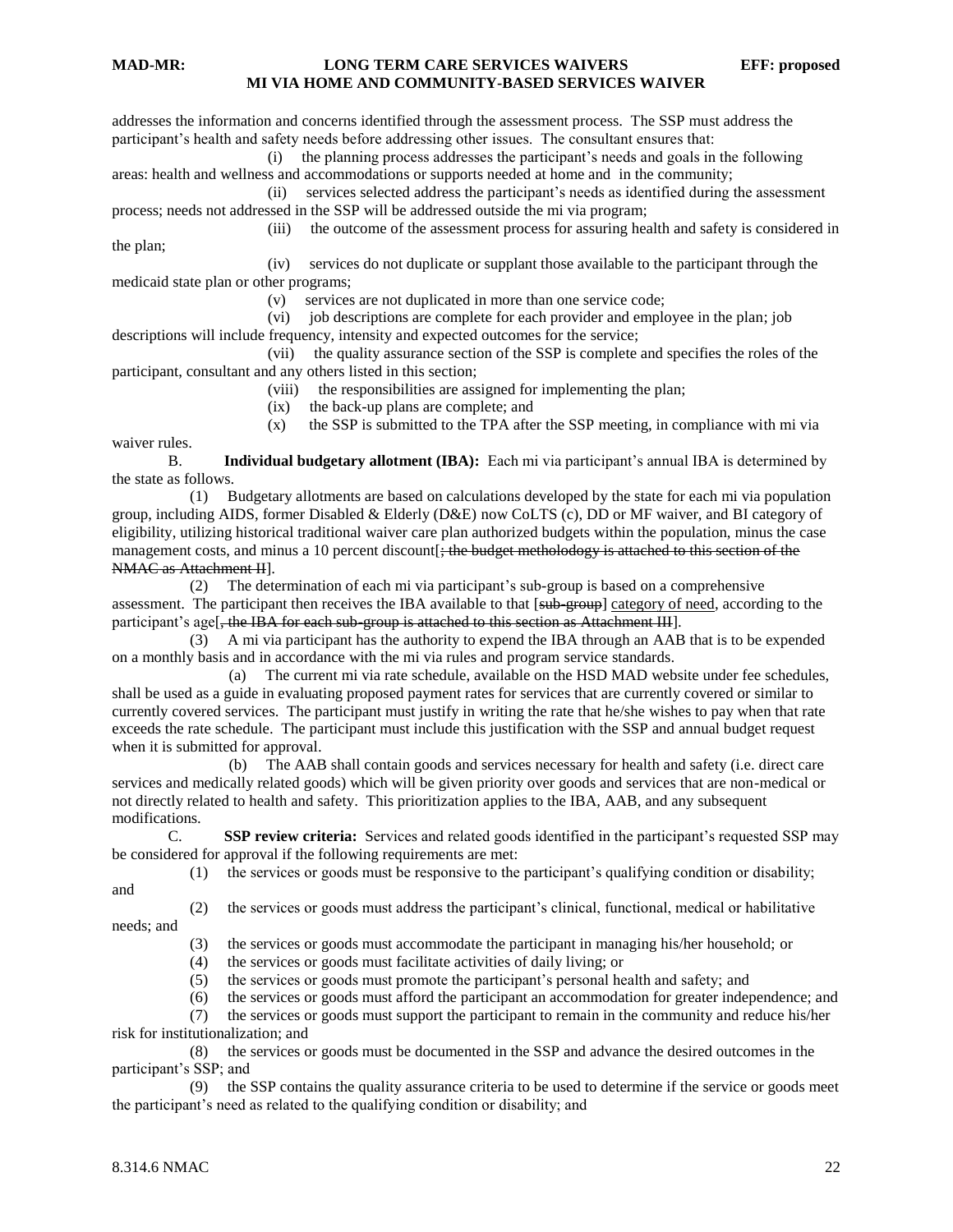(10) the services or goods must decrease the need for other medicaid services; and

(11) the participant receiving the services or goods does not have the funds to purchase the services

or goods; or

 (12) the services or goods are not available through another source; the participant must submit documentation that the services or goods are not available through another source, such as the medicaid state plan or medicare; and

(13) the service or good is not prohibited by federal and state statutes, regulations and guidance; and

(14) each service or good must be listed as an individual line item whenever possible; when services

or goods are 'bundled' the SSP must document why bundling is necessary and appropriate. D. **Budget review criteria:** The participant's proposed annual budget request may be considered for

approval, if all of the following requirements are met:

(1) the proposed annual budget request is within the participant's IBA; and

(2) the proposed rate for each service is within the mi via range of rates for that chosen service; and

 (3) the proposed cost for each good is reasonable, appropriate and reflects the lowest available cost for that chosen good; and

 (4) the estimated cost of the service or good is specifically documented in the participant's budget worksheets; and

(5) no employee exceeds 40 hours paid work in a consecutive seven-day period.

#### E. **Modification of the SSP:**

 (1) The SSP may be modified based upon a change in the participant's needs or circumstances, such as a change in the participant's health status or condition or a change in the participant's support system, such as the death or disabling condition of a family member or other individual who was providing services.

 (2) If the modification is to provide new or additional services than originally included in the SSP, these services must not be able to be acquired through other programs or sources. The participant must document the fact that the services are not available through another source.

 (3) The participant must provide written documentation of the change in needs or circumstances as specified in the mi via service standards. The participant submits the documentation to the consultant. The consultant initiates the process to modify the SSP by forwarding the request for modification to the TPA for review.

(4) The SSP must be modified before there is any change in the AAB.

 (5) The SSP may be modified once the original SSP has been submitted and approved. Only one SSP revision may be submitted at a time, e.g., an SSP revision may not be submitted if an initial SSP request or prior SSP revision request is under initial review by the TPA. This requirement also applies to any re-review or reconsideration of the same revision request. Other than for critical health and safety reasons, neither the SSP nor the AAB may be modified within [90 days of initial approval or within] 60 days of expiration of the current SSP.

F. **Modifications to the annual budget:** Revisions to the AAB may occur within the SSP year, and the participant is responsible for assuring that all expenditures are in compliance with the most current AAB in effect. The SSP must be amended first to reflect a change in the participant's needs or circumstances before any revisions to the AAB can be requested.

 (1) Budget revisions involve requests to add new goods or services to a budget or to reallocate funds from any line item to another approved line item. Budget revisions must be submitted to the TPA for review and approval. Other than for critical health and safety reasons, budget revisions may not be submitted to the TPA for review [<del>during the first 90 days of the participant's budget year, or</del>] within the last 60 days of the budget year.

 (2) The amount of the AAB cannot exceed the participant's annual IBA. The rare exception would be a participant whose assessed or documented needs, based on his/her qualifying condition, cannot be met within the annual IBA, in which case the participant would initiate a request for an adjustment through his/her consultant.

 (3) If the participant requests an increase in his/her budget above his/her annual IBA, the participant must show one of the following circumstances:

 (a) chronic physical condition: the participant has one or more chronic physical conditions, which are identified during the initial or reevaluation of the LOC, that result in a prolonged dependency on medical services or care, for which daily intervention is medically necessary; the participant's needs cannot be met within the assigned IBA or other current resources, including natural supports, medicaid state plan services, medicare or other sources; and which are characterized by at least one of the following:

 (i) a life-threatening condition with frequent or constant periods of acute exacerbation that places the participant at risk for institutionalization; that could result in the participant's inability to remember to self-administer medications accurately even with the use of assistive technology devices; that requires a frequency and intensity of assistance, supervision, or consultation to ensure the participant's health and safety in the home or in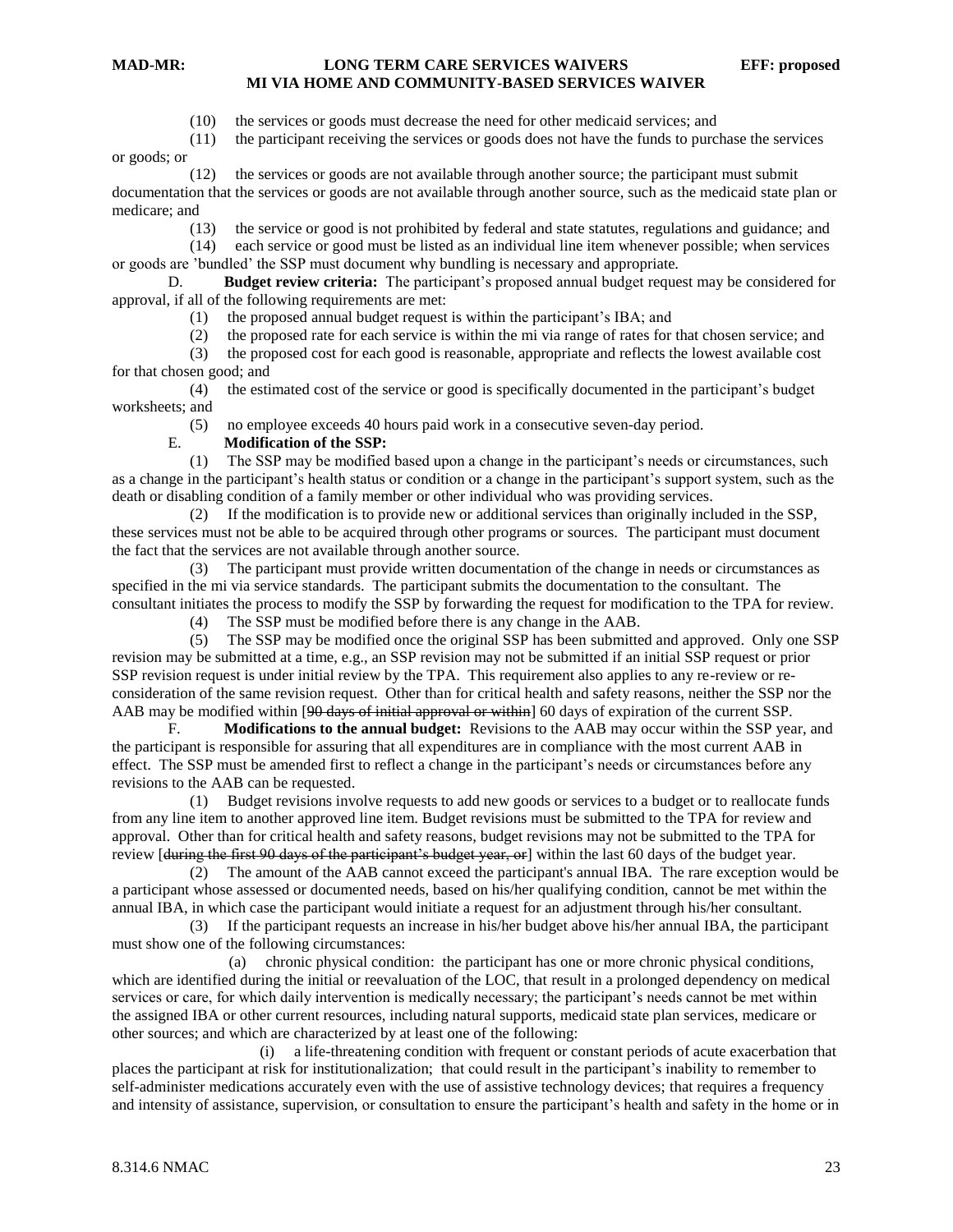the community; or which, in the absence of such skilled intervention, assistance, medical supervision or consultation, would require hospitalization or admission to an NF or ICF/MR;

 (ii) the need for administration of specialized medications, enteral feeding or treatments that: are ordered by a medical doctor, doctor of osteopathy, certified nurse practitioner or physician's assistant; and require frequent and ongoing management or monitoring or oversight of medical technology;

 (b) change in physical health status; the participant has experienced a deterioration or permanent change in her/her health status such that the participant's needs for services and supports can no longer be met within the AAB or other current resources, including natural supports, are not covered under the medicaid state plan, medicare or other sources; these are the types of changes that may necessitate an increase in the AAB; the participant now requires the administration of medications via intravenous or injections on a daily or weekly basis; the participant has experienced recent onset or increase in aspiration of saliva, foods or liquids; the participant now requires external feedings, e.g. naso-gastric, percutaneous endoscopic gastrostomy, gastric-tube or jejunostomy-tube; the participant is newly dependent on a ventilator; the participant now requires suctioning every two hours, or more frequently, as needed; the participant now has seizure activity that requires continuous monitoring for injury and aspiration, despite anti-convulsant therapy; the participant now requires increased assistance with activities of daily living;

 (i) the participant must submit a written, dated, and signed evaluation or letter from a medical specialist either a medical doctor, doctor of osteopathy, certified nurse practitioner or physician's assistant that documents the change in the participant's health status relevant to the above criteria; the evaluation or letter must have been completed since the last LOC assessment or less than one year from the date the request is submitted, whichever is most recent;

 (ii) the participant may submit additional supportive documentation by others involved in the participant's care, such as a current individual service plan if the participant is transferring from another waiver, a recent evaluation from a specialist or therapist, a recent discharge plan, relevant medical records or other documentation or recent statements from family members, friends or other support individuals;

 (c) chronic or intermittent behavioral conditions or cognitive difficulties: the participant has chronic or intermittent behavioral conditions or cognitive difficulties, which are identified during the initial or reevaluation LOC assessment, or the participant has experienced a change in his/her behavioral or mental health status, for which the participant requires additional services, supports, assistance, or supervision to address the behaviors or cognitive difficulties in order to keep the participant safe; these behaviors and cognitive difficulties are so severe and intense that they result in considerable risk to the participant, caregivers or the community; require a frequency and intensity of assistance, supervision or consultation to ensure the participant's health and safety in the home or the community; are likely to lead to incarceration or admission to a hospital, NF or ICF/MR; require intensive intervention or medication management by a doctor or mental health practitioner or care practitioner; and cannot be effectively addressed within the AAB or other resources, including natural supports, the medicaid state plan, medicare or other sources;

 (i) examples of chronic or intermittent behaviors or cognitive difficulties are that the participant injuries him/herself frequently or seriously; has uncontrolled physical aggression toward others; disrupts most activities to the extent that his/her SSP cannot be implemented or routine activities of daily living cannot be carried out; withdraws personally from contact with most others; leaves or wanders away from the home, work or service delivery environment in a way that puts him/herself or others at risk;

 (ii) the participant must submit a written dated and signed evaluation or letter from a medical doctor, doctor of osteopathy, certified nurse practitioner, physician's assistant, psychiatrist or psychologist with a doctorate of psychology that documents the participant's mental health or behavioral status relevant to the criteria; if the need for additional budgetary allotment is identified during the LOC assessment, it must be reflected in the assessment; if there has been a change in the participant's behaviors or cognitive difficulties, additional documentation is required; with a change in the participant's behavior or cognitive difficulties, the evaluation or letter must have been completed since the last LOC assessment or less than one year from the date the request is submitted, whichever is more recent;

 (iii) the participant may submit additional supportive documentation including a current individual service plan if the participant is transferring from another waiver, a positive behavioral support plan or assessment, recent notes, a summary or letter from a mental health practitioner or professional with expertise in developmental disabilities, brain injury or geriatrics, recent discharge plan, recent recommendations from a rehabilitation facility, any other relevant documentation or recent statements from family members, friends or other support individuals involved with the participant;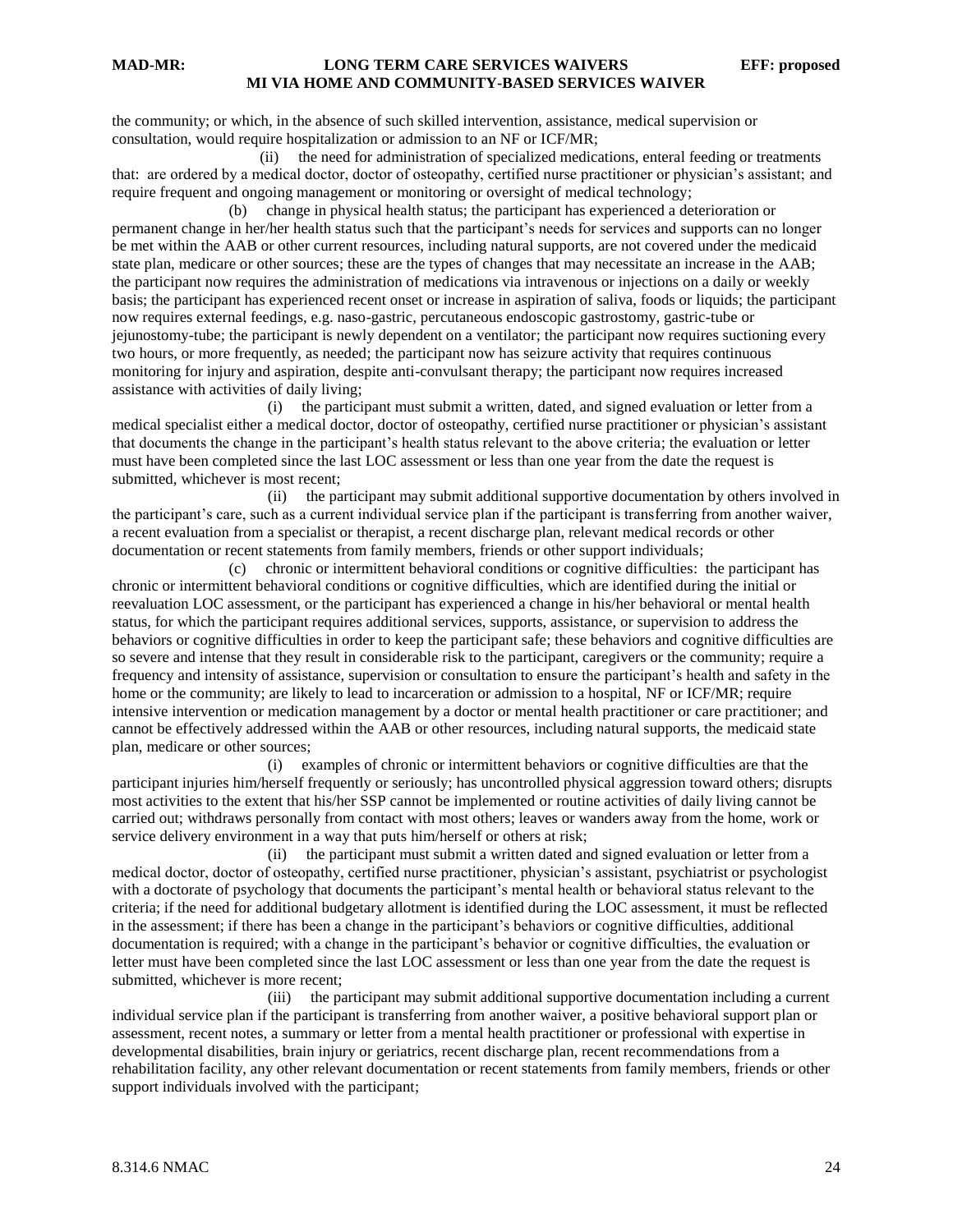(d) change in natural supports: the participant has experienced a loss, as a result of situations such as death, illness, or disabling condition, of his/her natural supports, such as family members or other community resources that were providing direct care or services, whether paid or not; this absence of natural supports or other resources is expected to continue throughout the period for which supplemental funds are requested; the type, intensity or amount of care or services previously provided by natural supports or other resources cannot be acquired within the IBA and are not available through the medicaid state plan, medicare, other programs or sources in order for the participant to live in a home and community-based setting.

 (4) A mi via participant is responsible for tracking all budget expenditures and assuring that all expenditures are within the AAB. The participant must not exceed the AAB within any SSP year. A participant's failure to properly allocate the expenditures within the SSP year resulting in the depletion of the AAB, due to mismanagement of or failure to track the funds, prior to the calendared expiration date does not substantiate a claim for a budget increase (i.e, if all of the AAB is expended within the first three months of the SSP year, it is not justification for an increase in the annual budget for that SSP year). Amendments to the AAB may occur within the SSP year and the participant is responsible for assuring that all expenditures are in compliance with the most current AAB in effect. Amendments to the AAB must be preceded by an amendment to the SSP.

 (5) The AAB may be revised once the original annual budget request has been submitted and approved. Only one annual budget revision request may be submitted at a time, e.g., an annual budget revision request may not be submitted if a prior annual budget revision request is under initial review by the TPA. The same requirement also applies to any re-review or reconsideration of the same revision request.

G. **SSP and annual budget supports:** As specified in the mi via program regulations and service standards, the mi via participant is assisted by the consultant in development and implementation of the SSP and AAB. The FMA assists the participant with implementation of the AAB.

H. **Submission for approval:** The TPA must approve the SSP and associated annual budget request (resulting in an AAB). The TPA must approve certain changes in the SSP and annual budget request, as specified in the mi via program rules and service standards and in accordance with 8.302.5 NMAC, *Prior Authorization and Utilization Review.*

(1) At any point during the SSP and associated annual budget utilization review process, the TPA may request additional documentation from the participant. This request must be in writing and submitted to both the participant and the consultant provider. The participant has 15-working days from the date of the request to respond to the request for additional documentation. Failure by the participant to submit the requested information may subject the SSP and annual budget request to denial.

 (2) Services cannot begin and goods may not be purchased before the start date of the approved SSP and AAB or approved revised SSP and revised AAB.

(3) Any revisions requested for other than critical health or safety reasons within [the first 90 days of approval of the SSP and AAB or within] 60 days of expiration of the SSP and AAB are subject to denial for that reason.

[8.314.6.17 NMAC - Rp, 8.314.6.17 NMAC, 4-1-11; A, 4-1-12]

#### **8.314.6.20 RIGHT TO A HEARING:**

A. The HSD/MAD must grant an opportunity for an administrative hearing as described in this section in the following circumstances pursuant to 42 CFR Section 431.220(a)(1) and (2), NMSA 1978, Section 27- 3-3 and 8.352.2 NMAC:

(1) when a mi via applicant has been determined not to meet the LOC requirement for waiver

services;

care;

(2) when a mi via applicant has not been given the choice of HCBS as an alternative to institutional

- $(3)$  when a mi via applicant is denied the services of his/her choice or the provider of his/her choice;
- (4) when a mi via participant's services are denied, suspended, reduced or terminated;
- (5) when a mi via participant has been involuntarily terminated from the program;
- (6) when a mi via participant's request for a budget adjustment has been denied.

B. [ALTSD and its counsel, if necessary, shall participate in any fair hearing involving a disabled or elderly participant, or a participant diagnosed with BI. DOH and its counsel, if necessary, shall participate in any fair hearing involving a DD or MF participant, or a participant diagnosed with AIDS. HSD/MAD, and its counsel, if necessary, may participate in fair hearings.

 $[8.314.6.20 \text{ NMAC} - \dot{\text{N}}, 4-1-11; \text{A}, 4-1-12]$